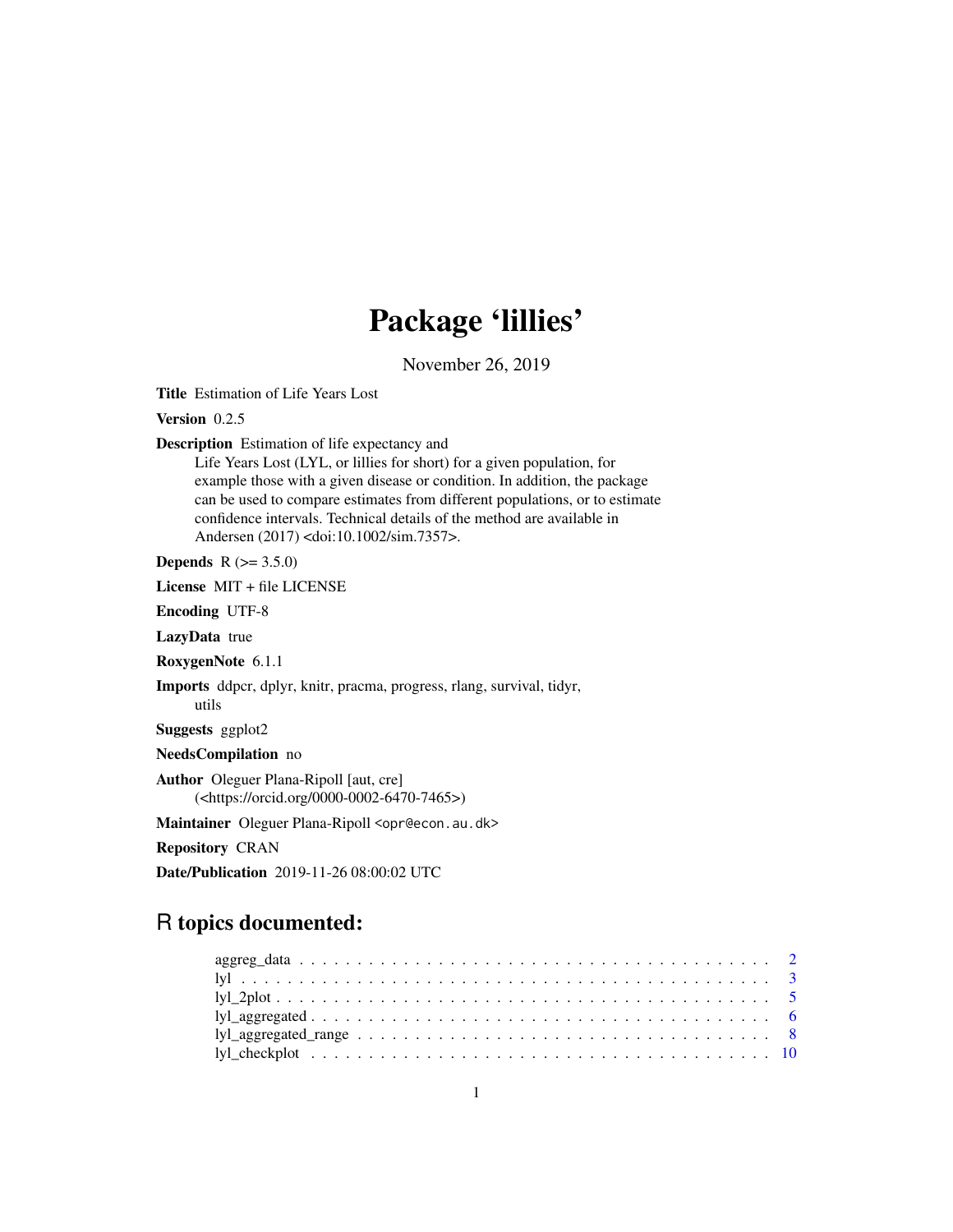# <span id="page-1-0"></span>2 aggreg\_data

|  | 28 |
|--|----|
|  |    |

aggreg\_data *Simulated aggregated data for Life Years Lost estimation.*

# Description

A dataset containing age-specific number of new cases, number of deaths and mortality rates for a simulated disease with onset after age 40 years. Data is available for ages 40-90 years.

#### Usage

aggreg\_data

# Format

A data frame with 50 rows and 4 variables:

age age

new\_cases number of new cases diagnosed at that specific age

deaths number of deaths among the diagnosed at that specific age

rate age-specific mortality rates among the diagnosed

# Source

Simulated data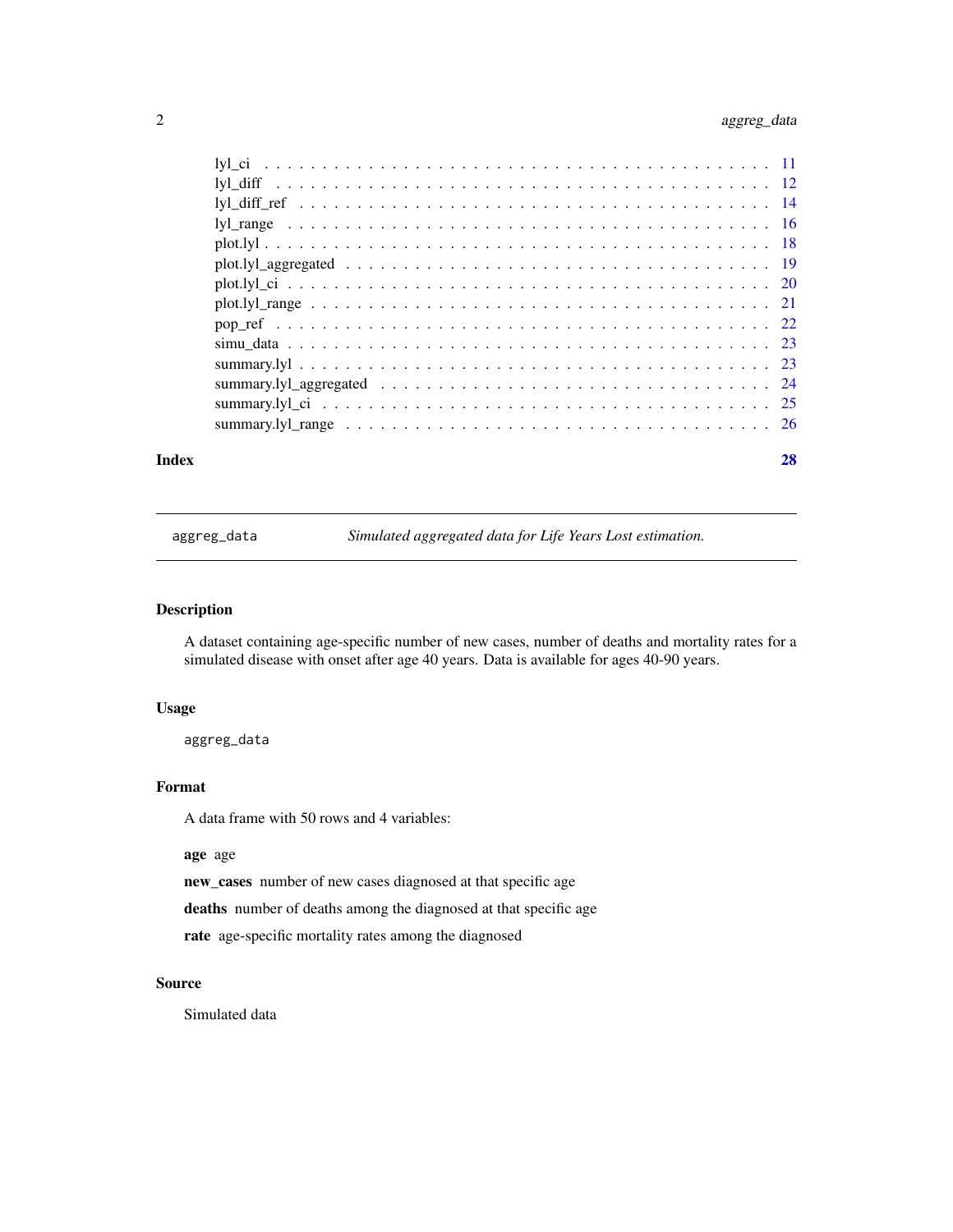#### <span id="page-2-1"></span><span id="page-2-0"></span>**Description**

lyl estimates remaining life expectancy and Life Years Lost for a given population after a specific age age\_speficic and restrictied to a maximum theoretical age  $\tau$ .

# Usage

```
lyl(data, t0 = NULL, t, status, age_specific,
  censoring_label = "Alive", death_labels = "Dead", tau = 100)
```
#### Arguments

| data            | A dataframe, where each raw represents a person. The dataframe will have a<br>time-to-event format with at least two variables: age at end of follow-up (t) and<br>status indicator with death/censoring (status).                                                                                                                                                                                                          |
|-----------------|-----------------------------------------------------------------------------------------------------------------------------------------------------------------------------------------------------------------------------------------------------------------------------------------------------------------------------------------------------------------------------------------------------------------------------|
| t0              | Age at start of the follow-up time. Default is NULL, which means all subjects<br>are followed from birth. For delayed entry, to indicates age at beginning of<br>follow-up.                                                                                                                                                                                                                                                 |
| t               | Age at the end of the follow-up time (death or censoring).                                                                                                                                                                                                                                                                                                                                                                  |
| status          | Status indicator, normally 0=alive, 1=dead. Other choices are TRUE/FALSE<br>(TRUE = death) or $1/2$ (2=death). For multiple causes of death (competing risks<br>analysis), the status variable will be a factor, whose first level is treated as cen-<br>soring; or a numeric variable, whose lowest level is treated as censoring. In the<br>latter case, the label for censoring is censoring_label ("Alive" by default). |
| age_specific    | Specific age at which the Life Years Lost have to be estimated.                                                                                                                                                                                                                                                                                                                                                             |
| censoring_label |                                                                                                                                                                                                                                                                                                                                                                                                                             |
|                 | Label for censoring status ("Alive" by default).                                                                                                                                                                                                                                                                                                                                                                            |
| death_labels    | Label for event status. For only one cause of death, "Dead" is the default. For<br>multiple causes, the default are the values given in variable status.                                                                                                                                                                                                                                                                    |
| tau             | Remaining life expectancy and Life Years Lost are estimated restrictied to a<br>maximum theoretical age $\tau$ ( $\tau$ =100 years by default).                                                                                                                                                                                                                                                                             |

#### Value

A list with class "lyl" containing the following components:

- data: Data frame with 3 variables and as many observations as the original data provided to estimate Life Years Lost: t0, t, and status
- LYL: Data frame with 1 observation and at least 3 variables: age which corresponds to age\_spefific; life\_exp which is the estimated remaining life expectancy at age age\_specific years and before age tau years; and one variable corresponding to the estimated Life Years Lost for each specific cause of death. If only one cause of death is considered (no competing risks), this variable is Dead and includes the total overall Life Years Lost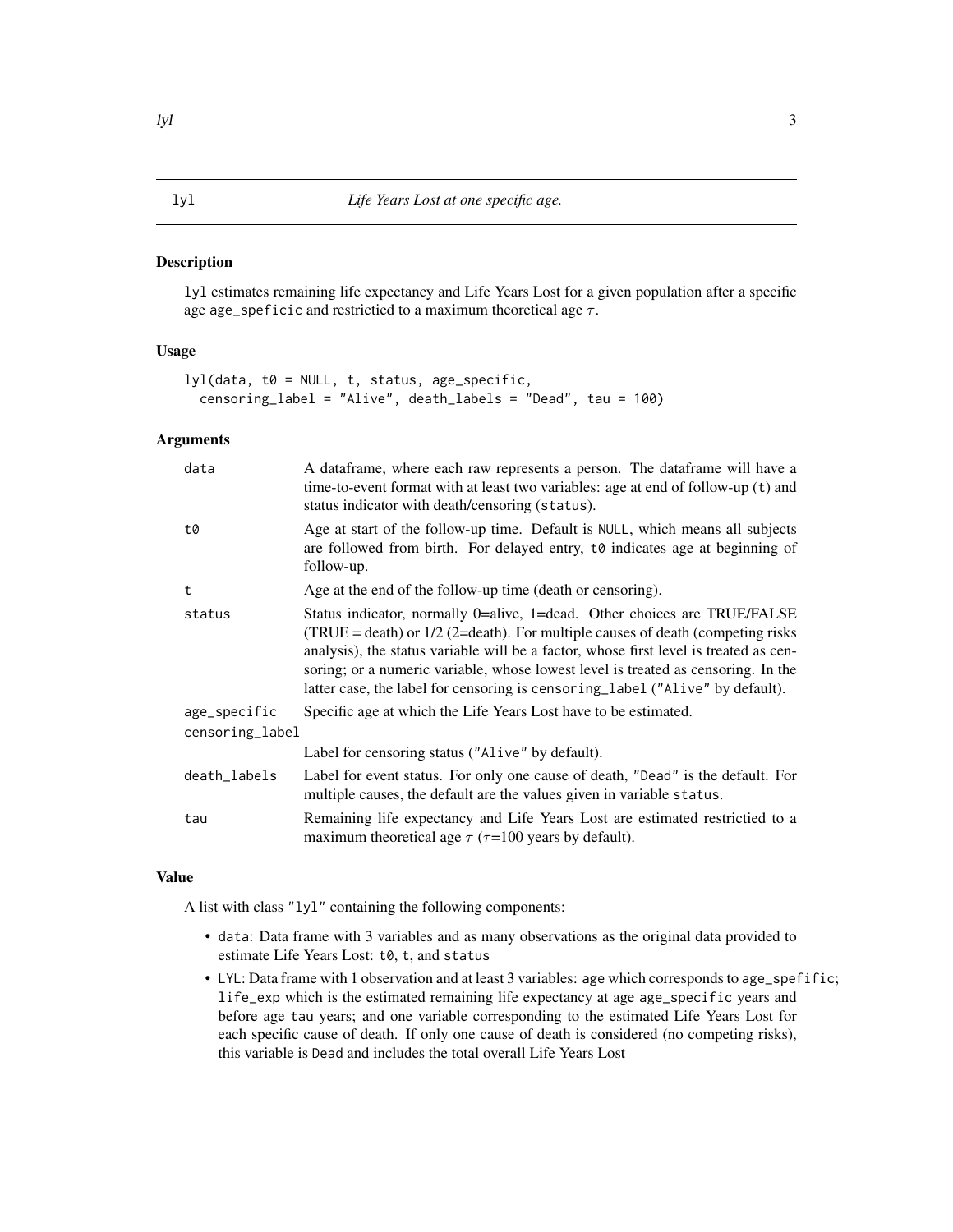- <span id="page-3-0"></span>• tau: Maximum theoretical age  $\tau$
- age\_specific: Specific age at which the Life Years Lost have been estimated
- data\_plot: A data frame in long format with 3 variables time, cause, and cip used to create a Figure of Life Years Lost with function [plot](#page-0-0).
- censoring\_label: Label for censoring status
- death\_labels: Label(s) for death status
- competing\_risks: Logical value (TRUE = more than one cause of death (competing risks))
- type: Whether the estimation is at "age\_specific" or "age\_range".

#### References

- Andersen PK. Life years lost among patients with a given disease. *Statistics in Medicine*. 2017;36(22):3573- 3582.
- Andersen PK. Decomposition of number of life years lost according to causes of death. *Statistics in Medicine*. 2013;32(30):5278-5285.

#### See Also

- [lyl\\_range](#page-15-1) for estimation of Life Years Lost for a range of different ages.
- [lyl\\_ci](#page-10-1) to estimate bootstrapped confidence intervals.
- [lyl\\_diff](#page-11-1) to compare Life Years Lost for two populations.
- [summary.lyl](#page-22-1) to summarize objects obtained with function lyl.
- plot. lyl to plot objects obtained with function lyl.

```
# Load simulated data as example
data(simu_data)
# Estimate remaining life expectancy and Life Years
# Lost after age 45 years and before age 95 years
lyl_estimation \leftarrow lyl(data = sim_ldata, t = age_death, status = death,age_specific = 45, tau = 95)
# Summarize and plot the data
summary(lyl_estimation)
plot(lyl_estimation)
# Estimate remaining life expectancy and Life Years
# Lost due to specific causes of death after age 45
# years and before age 95 years
lyl_estimation2 <- lyl(data = simu_data, t = age_death, status = cause_death,
                       age_specific = 45, tau = 95)
# Summarize and plot the data
summary(lyl_estimation2)
plot(lyl_estimation2)
```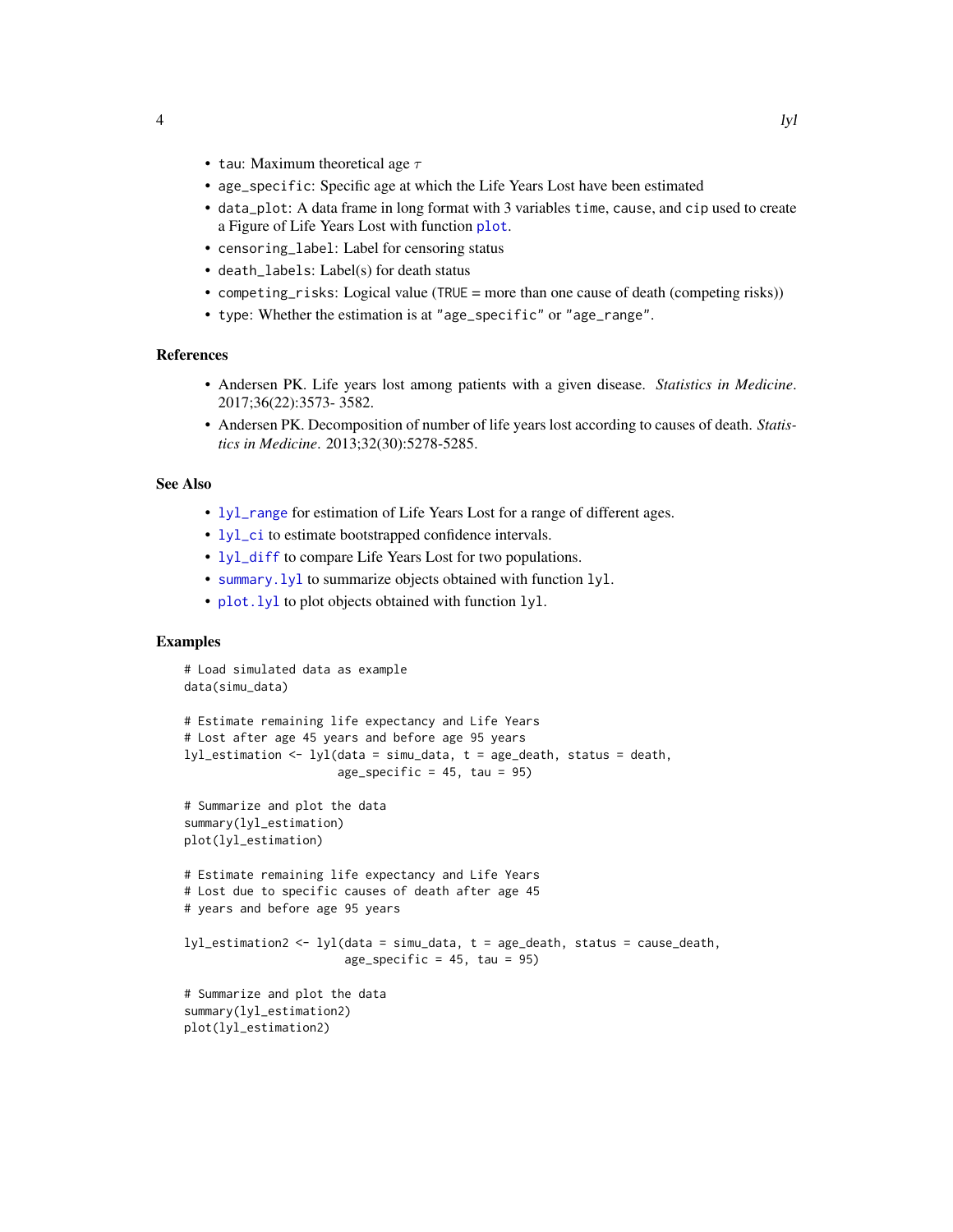<span id="page-4-0"></span>

#### Description

lyl\_2plot creates a figure of Life Years Lost at one specific age for two different populations.

# Usage

```
lyl_2plot(x, y, colors = NA, labels = c("Population of interest",
  "Reference population"), ...)
```
# Arguments

| $\mathsf{x}$ | An object of class 1y1 (obtained with function 1y1).                                                                            |
|--------------|---------------------------------------------------------------------------------------------------------------------------------|
| y            | An object of class $1y1$ (obtained with function $1y1$ ).                                                                       |
| colors       | Vector with one color for each cause of death. Default is NA, and default colors<br>are used.                                   |
| labels       | Vector with labels for the two populations (default are "Population of interest"<br>for x, and "Reference population" for $y$ ) |
| $\ddotsc$    | Additional arguments affecting the plot produced.                                                                               |

### Value

A plot with survival function and stacked cause-specific cumulative incidences for two populations side by side.

#### See Also

- [lyl](#page-2-1) for estimation of Life Years Lost at one specific age.
- [lyl\\_diff](#page-11-1) to compare Life Years Lost for two populations.

```
# Load simulated data as example
data(simu_data)
# Estimate remaining life expectancy and Life Years
# Lost after age 45 years and before age 95 years
lyl_estimation <- lyl(data = simu_data, t = age_death, status = cause_death,
                      age\_specific = 45, tau = 95)
# Same estimate for those with a specific disease
diseased <- simu_data[!is.na(simu_data$age_disease), ]
lyl_estimation1 <- lyl(data = diseased, t0 = age_disease,
                       t = age_death, status = cause_death,
```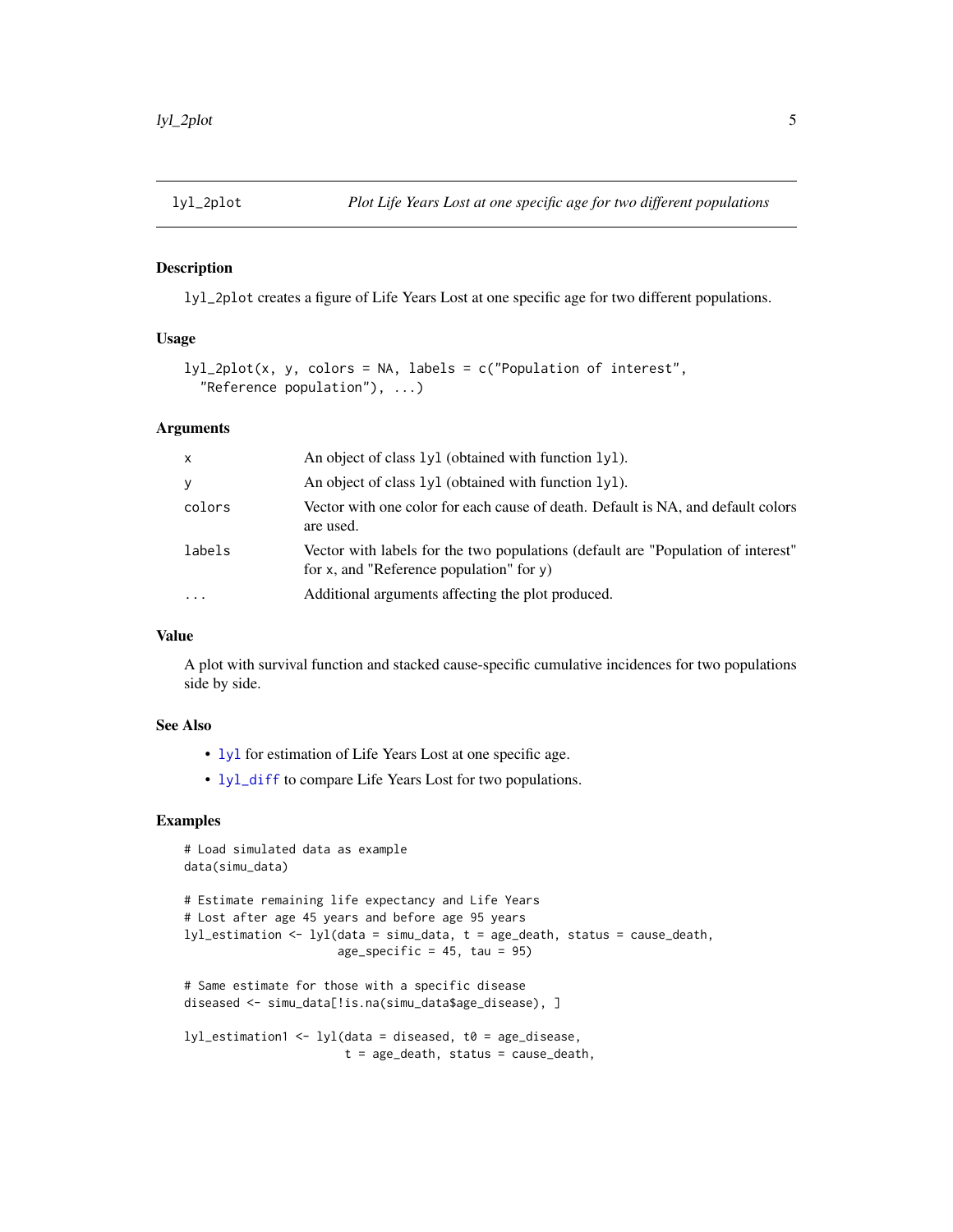```
age_specific = 45, tau = 95)
# Plot the data
lyl_2plot(lyl_estimation1, lyl_estimation)
lyl_2plot(lyl_estimation1, lyl_estimation,
          labels = c("Population with a disease", "General population"))
# The plot can be modified with a usual ggplot2 format
lyl_2plot(lyl_estimation1, lyl_estimation) +
  ggplot2::xlab("Age [in years]") +
  ggplot2::ggtitle("Differences in Life Years Lost at age 45 years")
```
<span id="page-5-1"></span>lyl\_aggregated *Life Years Lost at one specific age using aggregated data.*

#### Description

lyl estimates differences in remaining life expectancy and Life Years Lost for two given life tables data and data0 after a specific age age\_speficic and restrictied to a maximum theoretical age  $\tau$ .

#### Usage

```
lyl_aggregated(data, age, rates, surv, data0, age0, rates0, surv0,
  age_specific, censoring_label = "Alive", death_labels = "Dead",
  tau = 100
```
# Arguments

| data                            | A dataframe, where each raw represents an age, for the population of interest.<br>The dataframe will contain information on age-specific mortality rates or sur-<br>vivial probability (if both parameters are provided, rates will be used). |
|---------------------------------|-----------------------------------------------------------------------------------------------------------------------------------------------------------------------------------------------------------------------------------------------|
| age                             | Variable in data containing information on age.                                                                                                                                                                                               |
| rates                           | Variable in data containing information on age-specific mortality rates.                                                                                                                                                                      |
| surv                            | Variable in data containing information on age-specific survival probability.                                                                                                                                                                 |
| data0                           | A dataframe, where each raw represents an age, for the population of reference<br>The dataframe will contain information on age-specific mortality rates or sur-<br>vivial probability (if both parameters are provided, rates will be used). |
| age0                            | Variable in data0 containing information on age.                                                                                                                                                                                              |
| rates0                          | Variable in data0 containing information on age-specific mortality rates.                                                                                                                                                                     |
| surv0                           | Variable in data0 containing information on age-specific survival probability.                                                                                                                                                                |
| age_specific<br>censoring_label | Specific age at which the Life Years Lost have to be estimated.                                                                                                                                                                               |
|                                 | Label for censoring status ("Alive" by default).                                                                                                                                                                                              |
| death_labels                    | Label for event status ("Dead" by default).                                                                                                                                                                                                   |
| tau                             | Remaining life expectancy and Life Years Lost are estimated restrictied to a<br>maximum theoretical age $\tau$ ( $\tau$ =100 years by default).                                                                                               |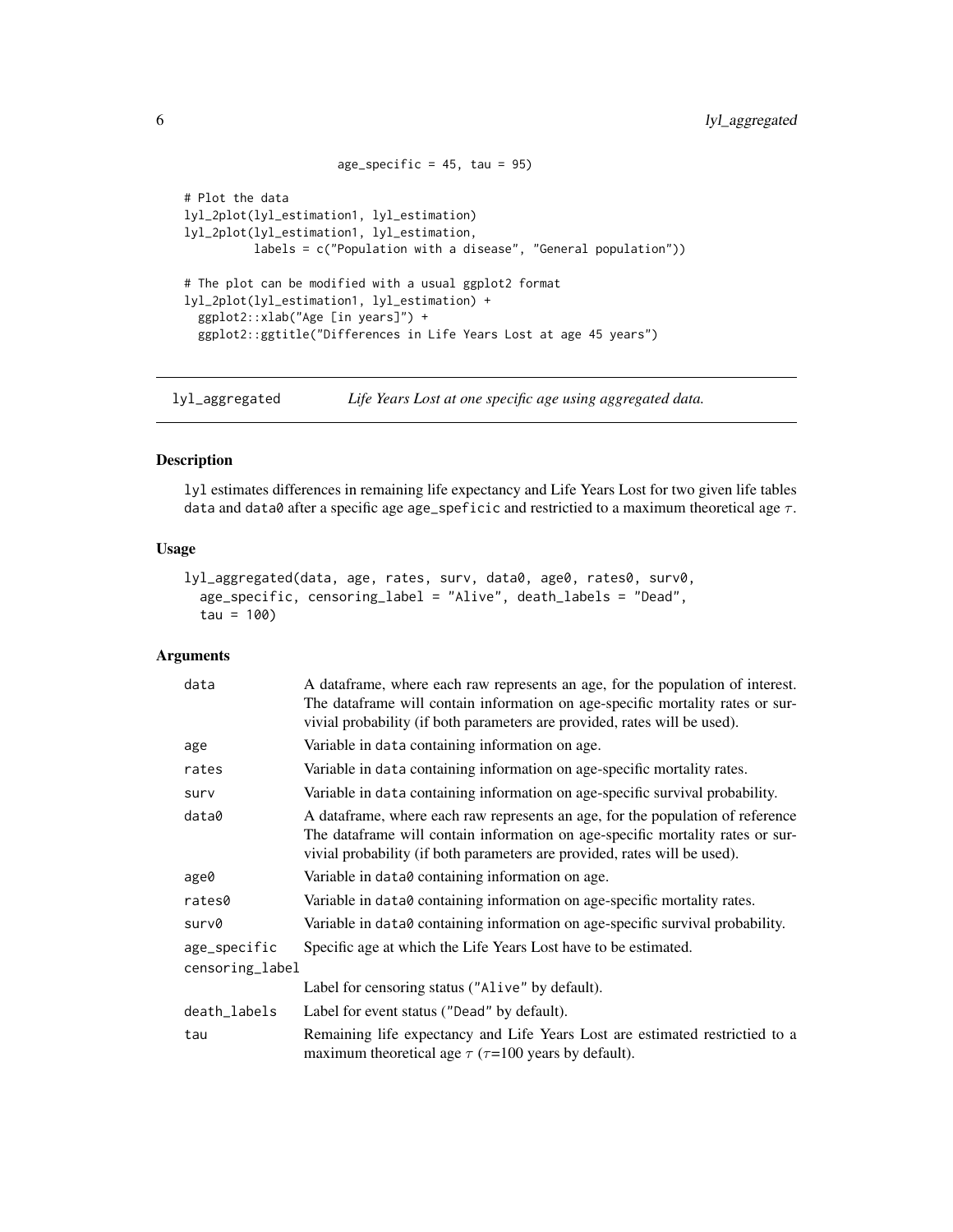# <span id="page-6-0"></span>lyl\_aggregated 7

### Value

A list with class "lyl\_aggregated" containing the following components:

- data: Name of the dataset preovided in parameter data
- data0: Name of the dataset preovided in parameter data0
- LYL: Data frame with 1 observation and 3 variables: age which corresponds to age\_spefific; and life\_exp and life\_exp0 which are the estimated remaining life expectancies at age age\_specific years and before age tau years for the population provided in data and data0, respectively
- tau: Maximum theoretical age  $\tau$
- age\_specific: Specific age at which the Life Years Lost have been estimated
- data\_plot: A data frame in long format with 3 variables time, cause, and cip used to create a Figure of Life Years Lost with function [plot](#page-0-0).
- censoring\_label: Label for censoring status
- death\_labels: Label(s) for death status
- type: Whether the estimation is at "age\_specific" or "age\_range"

#### References

- Andersen PK. Life years lost among patients with a given disease. *Statistics in Medicine*. 2017;36(22):3573- 3582.
- Andersen PK. Decomposition of number of life years lost according to causes of death. *Statistics in Medicine*. 2013;32(30):5278-5285.

#### See Also

- [lyl\\_aggregated\\_range](#page-7-1) for estimation of Life Years Lost for a range of different ages.
- [summary.lyl\\_aggregated](#page-23-1) to summarize objects obtained with function lyl\_aggregated.
- [plot.lyl\\_aggregated](#page-18-1) to plot objects obtained with function lyl\_aggregated.

```
# Load simulated data as example
data(aggreg_data)
data(pop_ref)
# Estimate remaining life expectancy and Life Years
# Lost after age 70 years and before age 90 years
lyl_summary_data70 <- lyl_aggregated(data = aggreg_data, age = age, rates = rate,
                                     data0 = pop_ref, age0 = age, surv0 = survival,
                                     age\_specific = 70, tau = 90# Summarize and plot the data
summary(lyl_summary_data70)
```

```
plot(lyl_summary_data70)
```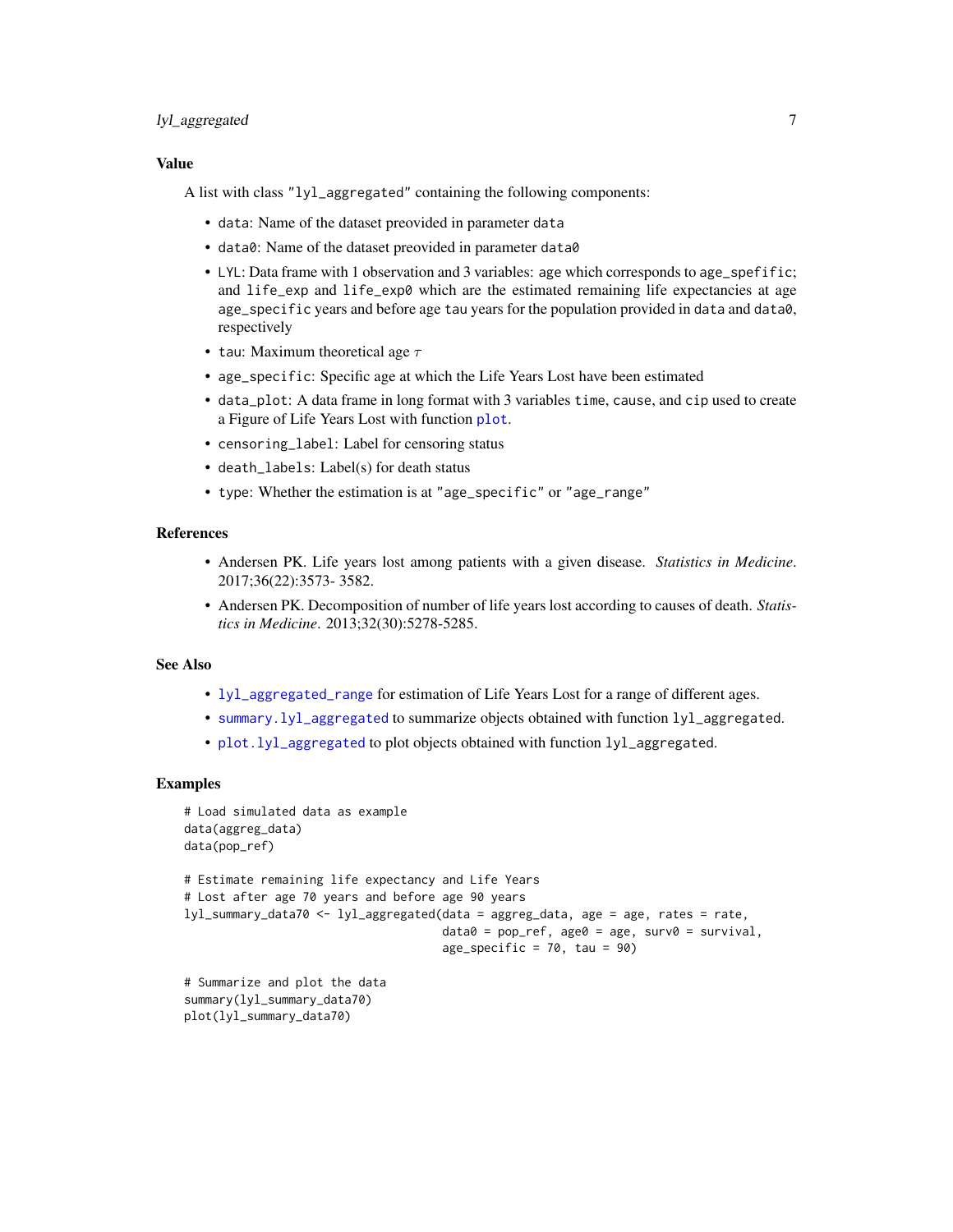<span id="page-7-1"></span><span id="page-7-0"></span>lyl\_aggregated\_range *Life Years Lost at a range of different ages using aggregated data.*

# Description

lyl estimates differences in remaining life expectancy and Life Years Lost for two given life tables data and data0 after a range of specific ages (age\_begin to age\_end) and restrictied to a maximum theoretical age  $\tau$ .

### Usage

```
lyl_aggregated_range(data, age, rates, surv, weights, data0, age0, rates0,
  surv0, age_begin, age_end, censoring_label = "Alive",
  death_labels = "Dead", tau = 100)
```
# Arguments

| data            | A dataframe, where each raw represents an age, for the population of interest.<br>The dataframe will contain information on age-specific mortality rates or sur-<br>vivial probability (if both parameters are provided, rates will be used). |
|-----------------|-----------------------------------------------------------------------------------------------------------------------------------------------------------------------------------------------------------------------------------------------|
| age             | Variable in data containing information on age.                                                                                                                                                                                               |
| rates           | Variable in data containing information on age-specific mortality rates.                                                                                                                                                                      |
| surv            | Variable in data containing information on age-specific survival probability.                                                                                                                                                                 |
| weights         | Variable in data containing information on number of new cases per age. A<br>weighted average is provided using these weights.                                                                                                                |
| data0           | A dataframe, where each raw represents an age, for the population of reference<br>The dataframe will contain information on age-specific mortality rates or sur-<br>vivial probability (if both parameters are provided, rates will be used). |
| age0            | Variable in data0 containing information on age.                                                                                                                                                                                              |
| rates0          | Variable in data0 containing information on age-specific mortality rates.                                                                                                                                                                     |
| surv0           | Variable in data0 containing information on age-specific survival probability.                                                                                                                                                                |
| age_begin       | Specific starting age at which the Life Years Lost have to be estimated.                                                                                                                                                                      |
| age_end         | Specific ending age at which the Life Years Lost have to be estimated.                                                                                                                                                                        |
| censoring_label |                                                                                                                                                                                                                                               |
|                 | Label for censoring status ("Alive" by default).                                                                                                                                                                                              |
| death_labels    | Label for event status ("Dead" by default).                                                                                                                                                                                                   |
| tau             | Remaining life expectancy and Life Years Lost are estimated restrictied to a<br>maximum theoretical age $\tau$ ( $\tau$ =100 years by default).                                                                                               |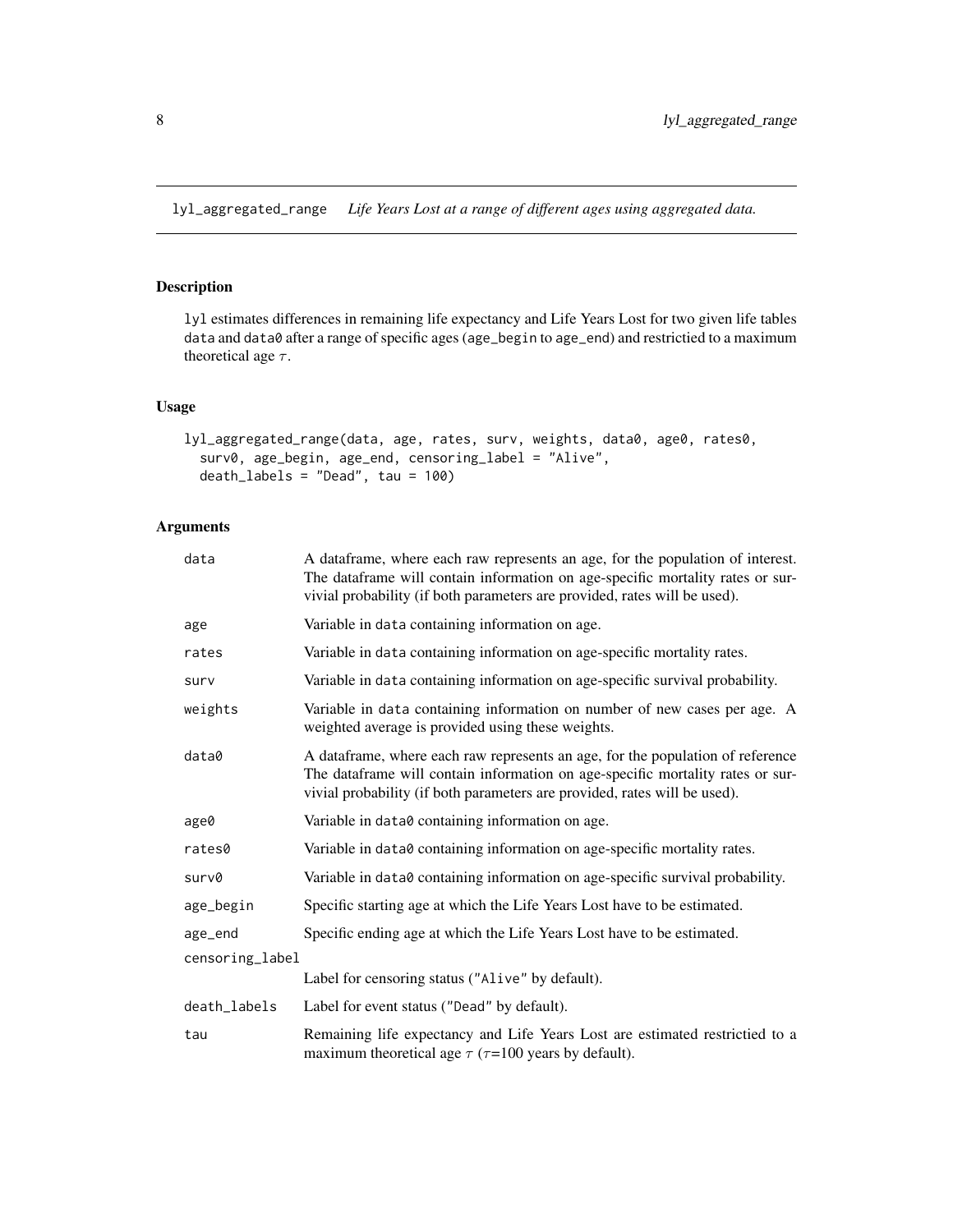### <span id="page-8-0"></span>Value

A list with class "lyl\_aggregated" containing the following components:

- data: Name of the dataset preovided in parameter data
- data0: Name of the dataset preovided in parameter data0
- LYL: Data frame with 1 observation and 2 variables: life\_exp and life\_exp0 which are the estimated remaining life expectancies averaged over the age range and before age tau years for the population provided in data and data0, respectively
- tau: Maximum theoretical age  $\tau$
- age\_begin: Specific starting age at which the Life Years Lost have been estimated
- age\_end: Specific ending age at which the Life Years Lost have been estimated
- data\_plot: A data frame in long format with 3 variables time, cause, and cip used to create a Figure of Life Years Lost with function [plot](#page-0-0).
- censoring\_label: Label for censoring status
- death\_labels: Label(s) for death status
- type: Whether the estimation is at "age\_specific" or "age\_range".

#### References

- Andersen PK. Life years lost among patients with a given disease. *Statistics in Medicine*. 2017;36(22):3573- 3582.
- Andersen PK. Decomposition of number of life years lost according to causes of death. *Statistics in Medicine*. 2013;32(30):5278-5285.

#### See Also

- [lyl\\_aggregated](#page-5-1) for estimation of Life Years Lost at one specific age.
- [summary.lyl\\_aggregated](#page-23-1) to summarize objects obtained with function lyl\_aggregated\_range.

#### Examples

summary(lyl\_summary\_data)

```
# Load simulated data as example
data(aggreg_data)
data(pop_ref)
# Estimate remaining life expectancy and Life Years
# Lost after each age from 40 to 89 years and before age 90 years
lyl_summary_data <- lyl_aggregated_range(data = aggreg_data, age = age,
                                         rates = rate, weights = new_cases,
                                         data0 = pop_ref, age0 = age, surv0 = survival,
                                         age_begin = 40, age_end = 89, tau = 90)
# Summarize the data
```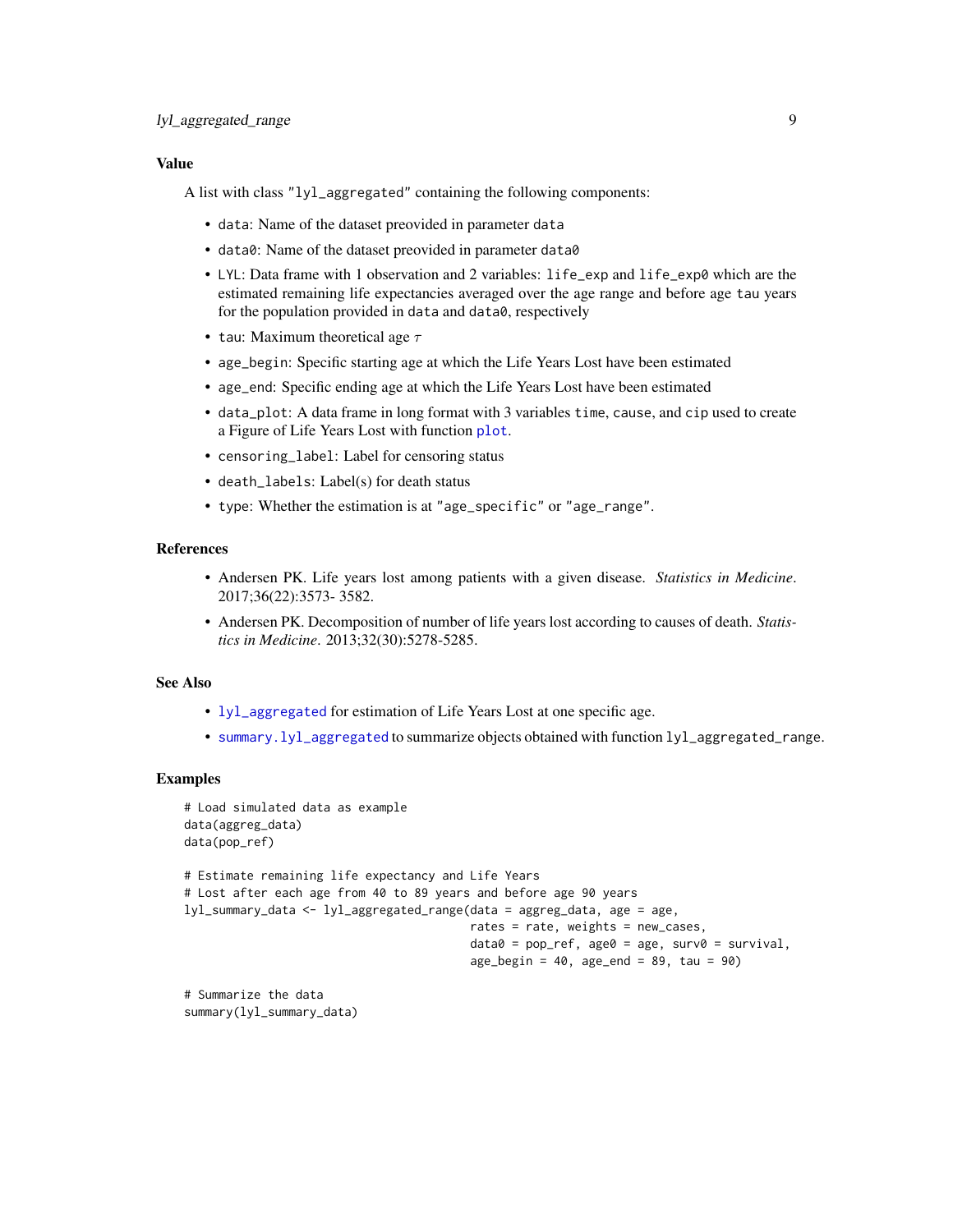# Description

Given a lyl\_range-class object, lyl\_checkplot draws numbers of persons at risk of dying at each specific age from age\_begin until age  $\tau$ .

#### Usage

lyl\_checkplot(x)

#### Arguments

x An object of class lyl\_range obtained with the lyl\_range function.

# Value

A plot with the number of persons at risk at each specific age.

#### See Also

[lyl\\_range](#page-15-1) for estimation of Life Years Lost for a range of different ages.

```
# Load simulated data as example
data(simu_data)
# Estimate remaining life expectancy and Life Years
# Lost after each age from 0 to 94 years and before age 95 years
lyl_estimation <- lyl_range(data = simu_data, t = age_death, status = death,
                            age_begin = 45, age_end = 50, tau = 95)
# Check whether small numbers could compromise the results
lyl_checkplot(lyl_estimation)
# The plot can be modified with a usual ggplot2 format
lyl_checkplot(lyl_estimation) +
 ggplot2::geom_hline(yintercept = 10, linetype = "dashed", color = "red") +
 ggplot2::xlab("Age [in years]") +
 ggplot2::ggtitle("Persons at risk of dying at each age 0-94 years")
```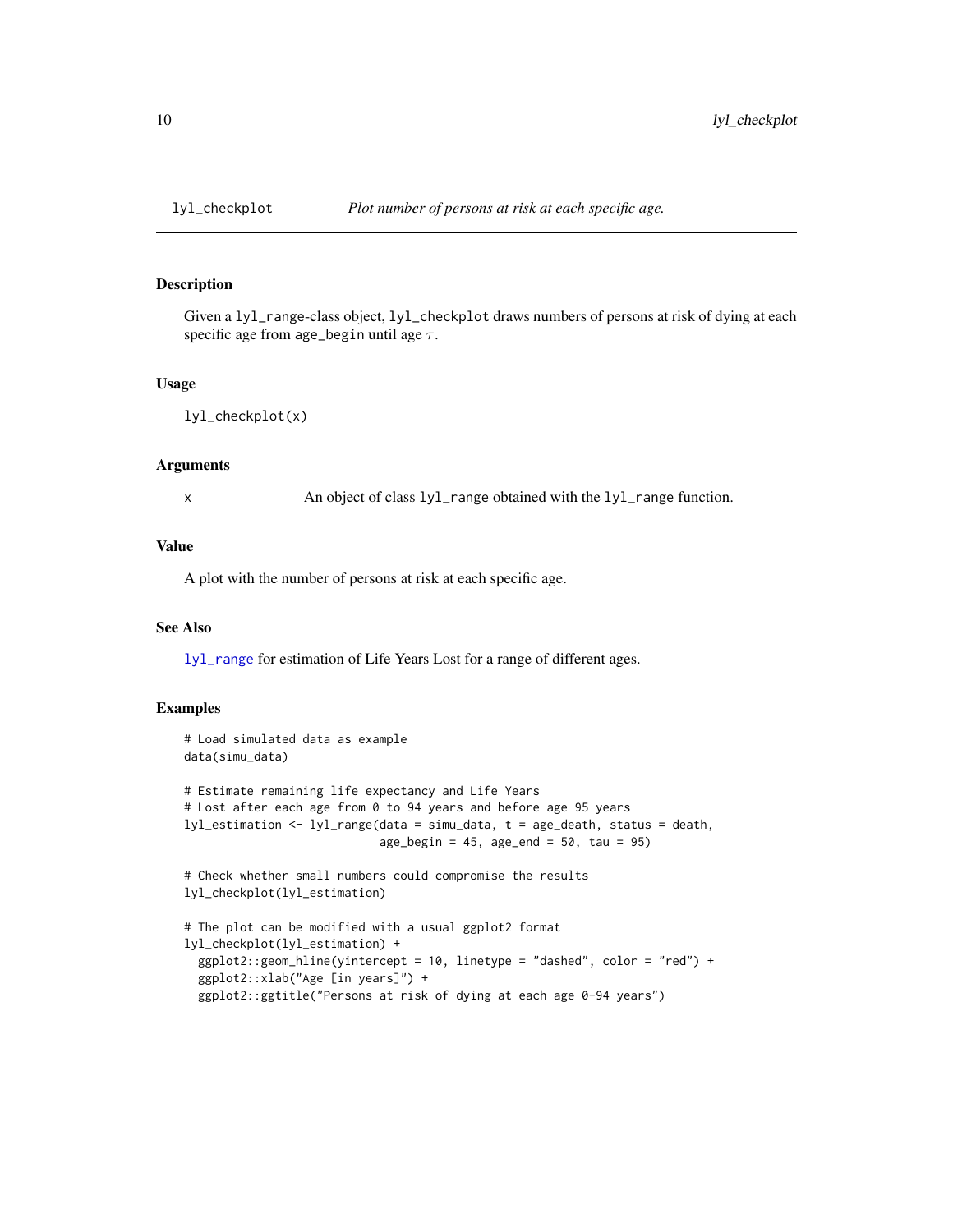<span id="page-10-1"></span><span id="page-10-0"></span>

### Description

lyl\_ci estimates confidence intervals for Life Years Lost using non-parametric bootstrap. The confidence level can be specified when summarizing the results with the function [summary.lyl\\_ci](#page-24-1).

### Usage

lyl\_ci(lyl\_estimation, niter = 1000)

# Arguments

lyl\_estimation An object of class lyl or lyl\_range. niter Number of iterations for the bootstrap (default is 1,000).

#### Value

A list with class "lyl\_ci" containing the following components:

- LYL: Data frame with one observation per age and at least 3 variables: age; life\_exp which is the estimated remaining life expectancy at age age\_specific years and before age tau years; and one variable corresponding to the estimated Life Years Lost for each specific cause of death. If only one cause of death is considered (no competing risks), this variable is Dead and includes the total overall Life Years Lost
- LYL\_ci: Data frame with one observation per age-iteration and at least 4 variables: age; iteration, which correspond to each specific iteration; life\_exp which is the estimated remaining life expectancy at age age\_specific years and before age tau years; and one variable corresponding to the estimated Life Years Lost for each specific cause of death. If only one cause of death is considered (no competing risks), this variable is Dead and includes the total overall Life Years Lost
- tau: Maximum theoretical age  $\tau$
- age\_specific: Specific age at which the Life Years Lost have been estimated
- age\_begin: Specific starting age at which the Life Years Lost have been estimated
- age\_end: Specific ending age at which the Life Years Lost have been estimated
- death\_labels: Label(s) for death status
- competing\_risks: Logical value (TRUE = more than one cause of death (competing risks))
- type: Whether the estimation is at "age\_specific" or "age\_range".
- niter: Number of iterations used to estimate the confidence intervals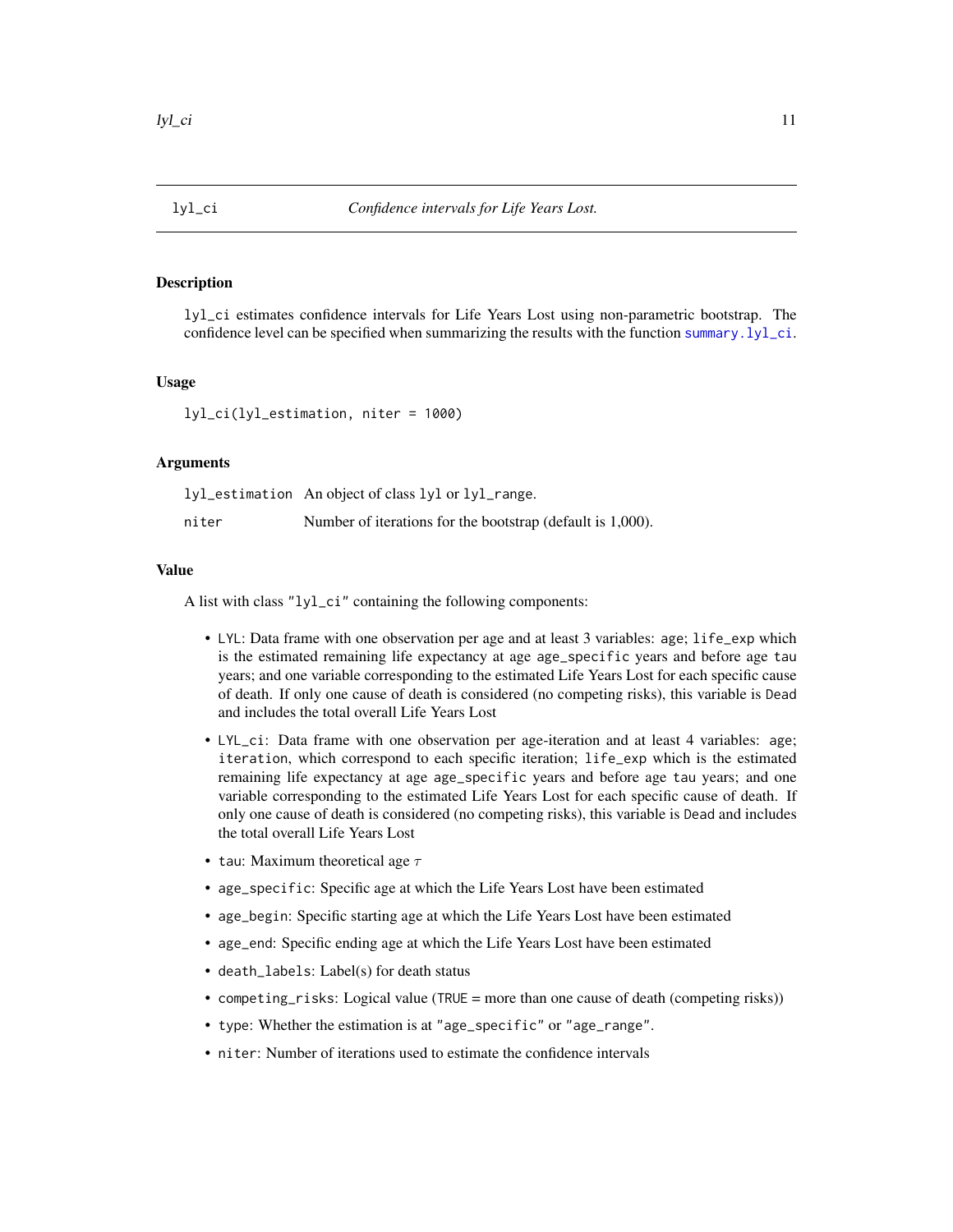# <span id="page-11-0"></span>See Also

- [lyl](#page-2-1) for estimation of Life Years Lost at one specific age.
- [lyl\\_range](#page-15-1) for estimation of Life Years Lost for a range of different ages.
- [lyl\\_diff](#page-11-1) to compare Life Years Lost for two populations.
- [summary.lyl\\_ci](#page-24-1) to summarize objects obtained with function lyl\_ci.
- [plot.lyl\\_ci](#page-19-1) to plot objects obtained with function lyl\_ci.

[lyl\\_range](#page-15-1) for estimation of Life Years Lost for a range of different ages.

#### Examples

```
# Load simulated data as example
data(simu_data)
# Estimate remaining life expectancy and Life Years
# Lost after age 45 years and before age 95 years
lyl_estimation <- lyl(data = simu_data, t = age_death, status = death,
                     age\_specific = 45, tau = 95# Calculate bootstrapped confidence interval (3 iterations to test; more are necessary)
lyl_estimation_ci <- lyl_ci(lyl_estimation, niter = 3)
summary(lyl_estimation_ci)
plot(lyl_estimation_ci)
# Estimate remaining life expectancy and Life Years
# Lost after each age from 0 to 94 years and before age 95 years
lyl_estimation2 <- lyl_range(data = simu_data, t = age_death, status = death,
                             age_begin = 0, age_end = 94, tau = 95)
# Calculate bootstrapped confidence interval
lyl_estimation_ci2 <- lyl_ci(lyl_estimation2, niter = 10)
summary(lyl_estimation_ci2, weights = simu_data$age_disease)
plot(lyl_estimation_ci2, weights = simu_data$age_disease)
```
<span id="page-11-1"></span>lyl\_diff *Summarize differences in Life Years Lost.*

#### Description

lyl\_diff summarizes differences in estimated Life Years Lost in two different populations: lyl\_estimation compared to lyl\_estimation0.

#### Usage

```
lyl_diff(lyl_population1, lyl_population0, decimals = 2, level = 0.95,
 weights = NA)
```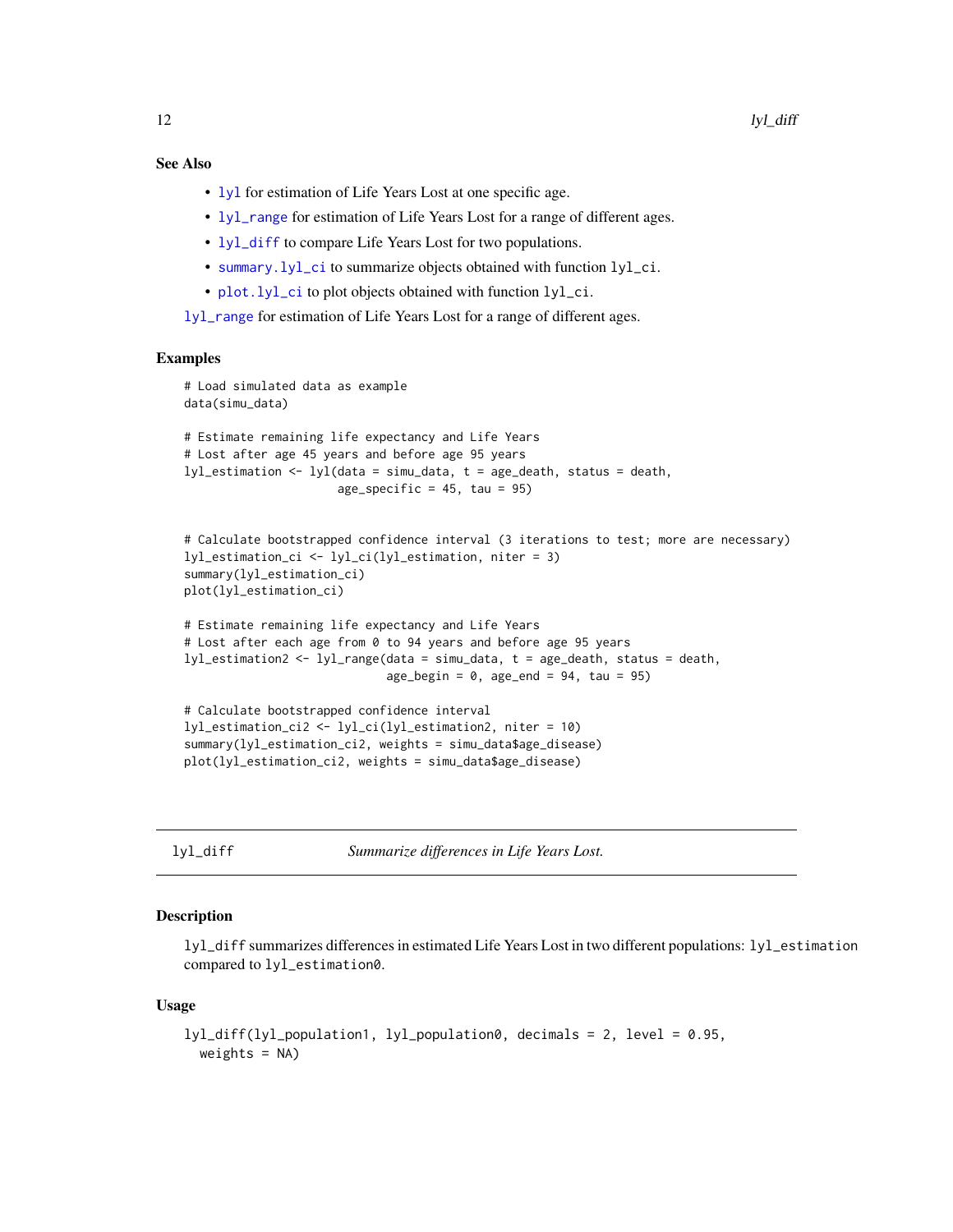#### <span id="page-12-0"></span>lyl\_diff 13

# Arguments

| lyl_population1 |                                                                                                                                                                                                                                                                                                                                                         |
|-----------------|---------------------------------------------------------------------------------------------------------------------------------------------------------------------------------------------------------------------------------------------------------------------------------------------------------------------------------------------------------|
|                 | Population of interest: An object of class 1y1 or 1y1_range (obtained with<br>functions 1y1 or 1y1_range). Alternatively, an object of class 1y1_ci can be<br>provided for bootstrapped confidence intervals.                                                                                                                                           |
| lyl_population0 |                                                                                                                                                                                                                                                                                                                                                         |
|                 | Reference population: An object of class 1y1 or 1y1_range (obtained with func-<br>tions lyl or lyl_range). Alternatively, an object of class lyl_ci can be pro-<br>vided for bootstrapped confidence intervals.                                                                                                                                         |
| decimals        | Number of decimals to be reported (default is 2).                                                                                                                                                                                                                                                                                                       |
| level           | Confidence level if $lyl\_population1$ or $lyl\_population0$ is obtained with<br>the $1y1$ <sub>-</sub> ci function (default is 0.95 for 95% confidence intervals)                                                                                                                                                                                      |
| weights         | Vector with age distribution of disease/condition onset to be used when Life<br>Years Lost are estimated over a range of ages (with lyl_range function). If<br>weights are not provided (dafault is weights = NA), then the differences in Life<br>Years Lost at each age is provided. If weights are provided, then a weighted<br>average is provided. |

# Value

A table with the summary of the differences between two populations.

### See Also

- [lyl](#page-2-1) for estimation of Life Years Lost at one specific age.
- [lyl\\_range](#page-15-1) for estimation of Life Years Lost for a range of different ages.

# Examples

```
# Load simulated data as example
data(simu_data)
```
### For the overall population and for those with a disease diseased <- simu\_data[!is.na(simu\_data\$age\_disease), ]

```
# Estimate remaining life expectancy and Life Years
# Lost due to specific causes of death after age 45
# years and before age 95 years
lyl_estimation0 <- lyl(data = simu_data, t = age_death, status = cause_death,
                       age\_specific = 45, tau = 95)
lyl_estimation1 <- lyl(data = diseased, t0 = age_disease,
                       t = age_death, status = cause_death,
                       age_specific = 45, tau = 95)
lyl_diff(lyl_estimation1, lyl_estimation0)
```

```
# Calculate bootstrapped confidence interval (3 iterations to test)
lyl_estimation1_ci <- lyl_ci(lyl_estimation1, niter = 3)
```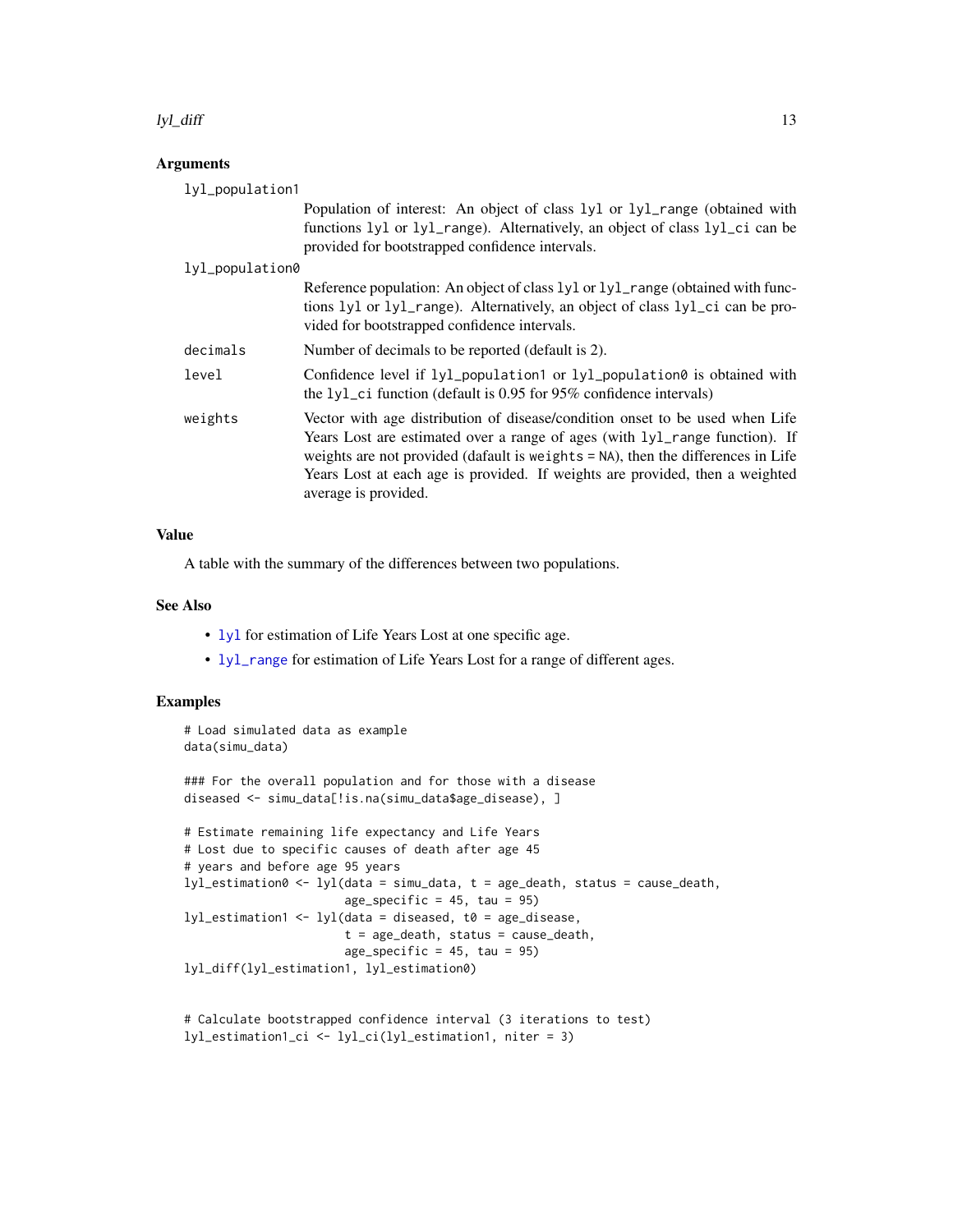```
lyl_estimation0_ci <- lyl_ci(lyl_estimation0, niter = 3)
lyl_diff(lyl_estimation1_ci, lyl_estimation0_ci)
# It is also possible to assume no uncertainty for one of the estimates
lyl_diff(lyl_estimation1_ci, lyl_estimation0)
# Estimate remaining life expectancy and Life Years
# Lost due to specific causes of death after each age
# from 0 to 94 years and before age 95 years
lyl_estimation2 <- lyl_range(data = simu_data, t = age_death, status = cause_death,
                             age\_begin = 0, age\_end = 94, tau = 95lyl_estimation3 <- lyl_range(data = diseased, t0 = age_disease,
                             t = age_death, status = cause_death,
                             age_begin = 0, age_end = 94, tau = 95)
lyl_diff(lyl_estimation3, lyl_estimation2)
lyl_diff(lyl_estimation3, lyl_estimation2, weights = diseased$age_disease)
# Calculate bootstrapped confidence interval (3 iterations to test)
lyl_estimation3_ci <- lyl_ci(lyl_estimation3, niter = 3)
lyl_diff(lyl_estimation3_ci, lyl_estimation2, weights = diseased$age_disease)
```
lyl\_diff\_ref *Summarize differences in Life Years Lost.*

#### Description

lyl\_diff summarizes differences in estimated Life Years Lost in two different populations: lyl\_estimation1 compared to a life table provided in data\_ref.

### Usage

```
lyl_diff_ref(lyl_population1, data_ref, age, surv, rates, decimals = 2,
  level = 0.95, weights = NA, lyl\_population0)
```
#### Arguments

lyl\_population1

|          | Population of interest: An object of class 1y1 or 1y1_range (obtained with<br>functions 1y1 or 1y1_range). Alternatively, an object of class 1y1_ci can be<br>provided for bootstrapped confidence intervals.                                 |
|----------|-----------------------------------------------------------------------------------------------------------------------------------------------------------------------------------------------------------------------------------------------|
| data_ref | A dataframe, where each raw represents an age, for the population of reference<br>The dataframe will contain information on age-specific mortality rates or sur-<br>vivial probability (if both parameters are provided, rates will be used). |
| age      | Variable in data_ref containing information on age.                                                                                                                                                                                           |
| surv     | Variable in data_ref containing information on age-specific survival probabil-<br>ity.                                                                                                                                                        |
| rates    | Variable in data_ref containing information on age-specific mortality rates.                                                                                                                                                                  |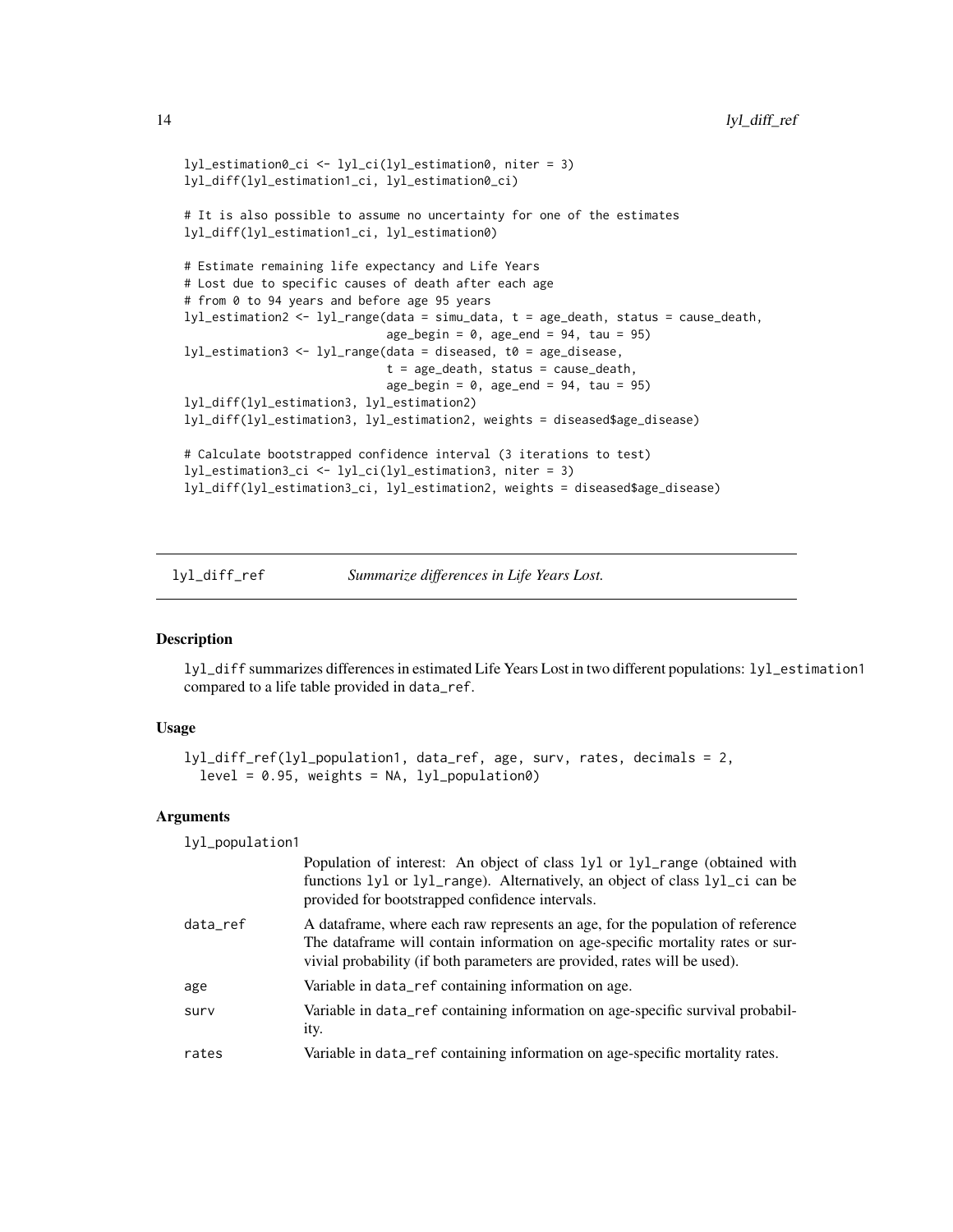<span id="page-14-0"></span>

| decimals        | Number of decimals to be reported (default is 2).                                                                                                                                                                                                                                                                                                       |
|-----------------|---------------------------------------------------------------------------------------------------------------------------------------------------------------------------------------------------------------------------------------------------------------------------------------------------------------------------------------------------------|
| level           | Confidence level if $lyl\_population1$ or $lyl\_population0$ is obtained with<br>the $1y1$ <sub>-</sub> ci function (default is 0.95 for 95% confidence intervals)                                                                                                                                                                                      |
| weights         | Vector with age distribution of disease/condition onset to be used when Life<br>Years Lost are estimated over a range of ages (with 1y1_range function). If<br>weights are not provided (dafault is weights = NA), then the differences in Life<br>Years Lost at each age is provided. If weights are provided, then a weighted<br>average is provided. |
| lyl_population0 |                                                                                                                                                                                                                                                                                                                                                         |
|                 | . 11 1                                                                                                                                                                                                                                                                                                                                                  |

Parameter automatically created.

#### Value

A table with the summary of the differences between two populations.

### See Also

- [lyl](#page-2-1) for estimation of Life Years Lost at one specific age.
- [lyl\\_range](#page-15-1) for estimation of Life Years Lost for a range of different ages.

```
# Load simulated data as example
data(simu_data)
data(pop_ref)
```

```
# Estimate remaining life expectancy and Life Years
# Lost due to specific causes of death after age 45
# years and before age 95 years for those with a disease
diseased <- simu_data[!is.na(simu_data$age_disease), ]
lyl_estimation1 <- lyl(data = diseased, t0 = age_disease,
                       t = age_death, status = cause_death,
                       age_specific = 45, tau = 95)
lyl_diff_ref(lyl_estimation1, pop_ref, age = age, surv = survival)
lyl_diff_ref(lyl_estimation1, pop_ref, age = age, rates = mortality_rates)
```

```
# Calculate bootstrapped confidence interval (3 iterations to test; more are necessary)
lyl_estimation1_ci <- lyl_ci(lyl_estimation1, niter = 3)
lyl_diff_ref(lyl_estimation1_ci, pop_ref, age = age, surv = survival)
```

```
# Estimate remaining life expectancy and Life Years
# Lost due to specific causes of death after each age
# from 0 to 94 years and before age 95 years
lyl_estimation2 <- lyl_range(data = diseased, t0 = age_disease,
                             t = age\_death, status = cause_death,
                             age_begin = 0, age_end = 94, tau = 95)
lyl_diff_ref(lyl_estimation2, pop_ref, age = age, surv = survival)
lyl_diff_ref(lyl_estimation2, pop_ref, age = age, surv = survival, weights = diseased$age_disease)
```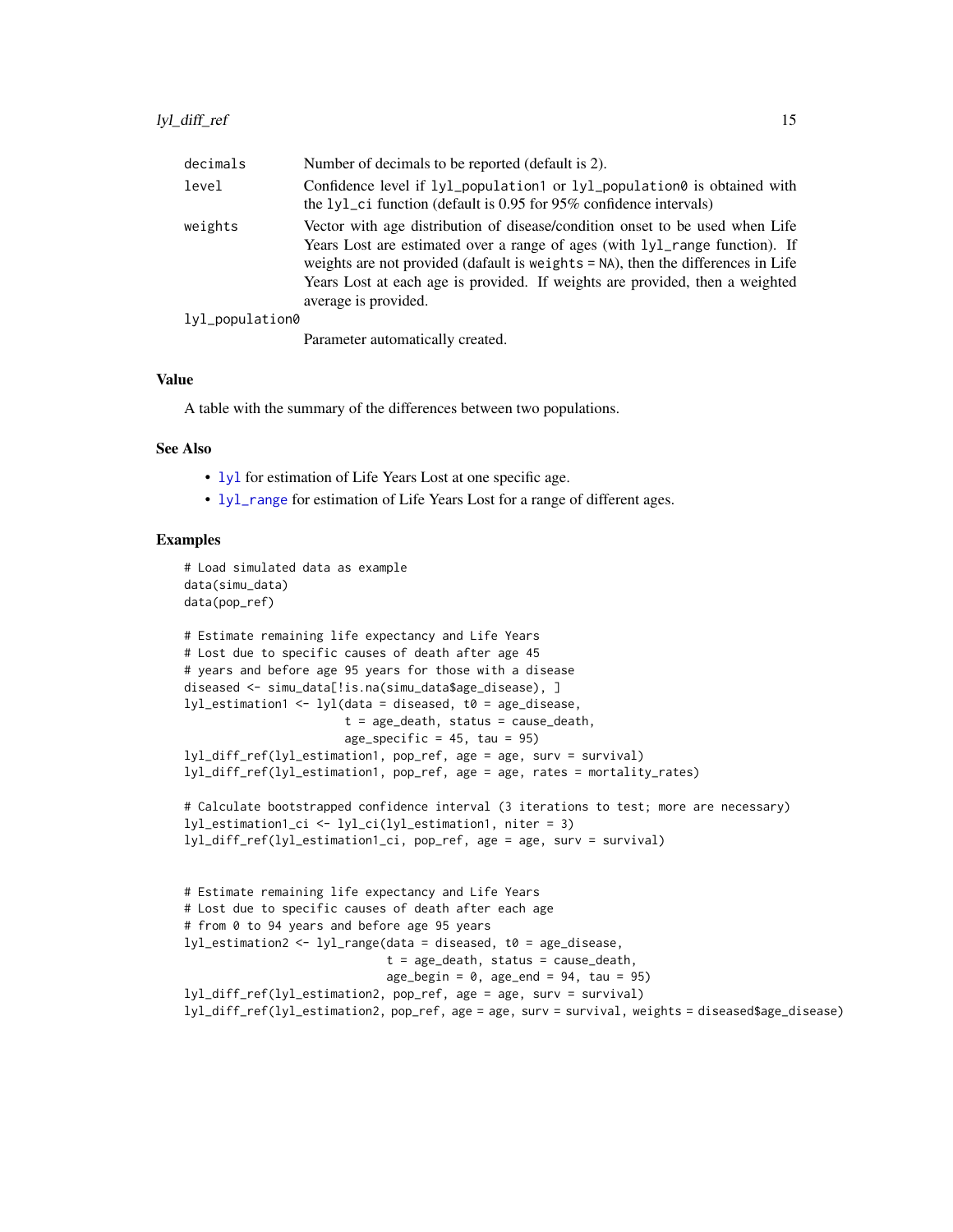<span id="page-15-1"></span><span id="page-15-0"></span>

#### Description

lyl estimates remaining life expectancy and Life Years Lost for a given population after a range of specific ages (age\_begin to age\_end) and restrictied to a maximum theoretical age  $\tau$ .

#### Usage

```
lyl_range(data, t0 = NULL, t, status, age_begin, age_end,
 censoring_label = "Alive", death_labels = "Dead", tau = 100)
```
# Arguments

| A dataframe, where each raw represents a person. The dataframe will have a<br>time-to-event format with at least two variables: age at end of follow-up (t) and<br>status indicator with death/censoring (status).                                                                                                                                                                                                            |
|-------------------------------------------------------------------------------------------------------------------------------------------------------------------------------------------------------------------------------------------------------------------------------------------------------------------------------------------------------------------------------------------------------------------------------|
| Age at start of the follow-up time. Default is NULL, which means all subjects are<br>followed from birth. For delayed entry, to indicates beginning of follow-up.                                                                                                                                                                                                                                                             |
| Age at the end of the follow-up time (death or censoring).                                                                                                                                                                                                                                                                                                                                                                    |
| Status indicator, normally 0=alive, 1=dead. Other choices are TRUE/FALSE<br>$(TRUE = death)$ or $1/2$ (2=death). For multiple causes of death (competing risks<br>analysis), the status variable will be a factor, whose first level is treated as cen-<br>soring; or a numeric variable, whose lowest level is treated as censoring. In the<br>latter case, the label for censoring is censoring_label ("Alive" by default). |
| Specific starting age at which the Life Years Lost have to be estimated.                                                                                                                                                                                                                                                                                                                                                      |
| Specific ending age at which the Life Years Lost have to be estimated.                                                                                                                                                                                                                                                                                                                                                        |
| censoring_label                                                                                                                                                                                                                                                                                                                                                                                                               |
| Label for censoring status ("Alive" by default).                                                                                                                                                                                                                                                                                                                                                                              |
| Label for event status. For only one cause of death, "Dead" is the default. For<br>multiple causes, the default are the values given in variable status.                                                                                                                                                                                                                                                                      |
| Remaining life expectancy and Life Years Lost are estimated restrictied to a<br>maximum theoretical age $\tau$ ( $\tau$ =100 years by default).                                                                                                                                                                                                                                                                               |
|                                                                                                                                                                                                                                                                                                                                                                                                                               |

#### Value

A list with class "lyl\_range" containing the following components:

- data: Data frame with 3 variables and as many observations as the original data provided to estimate Life Years Lost: t0, t, and status
- LYL: Data frame with (age\_end -age\_begin + 1) observations and at least 3 variables: age which corresponds to each specific age from age\_begin to age\_end; life\_exp which is the estimated remaining life expectancy at age specific age and before age tau years; and one variable corresponding to the estimated Life Years Lost for each specific cause of death. If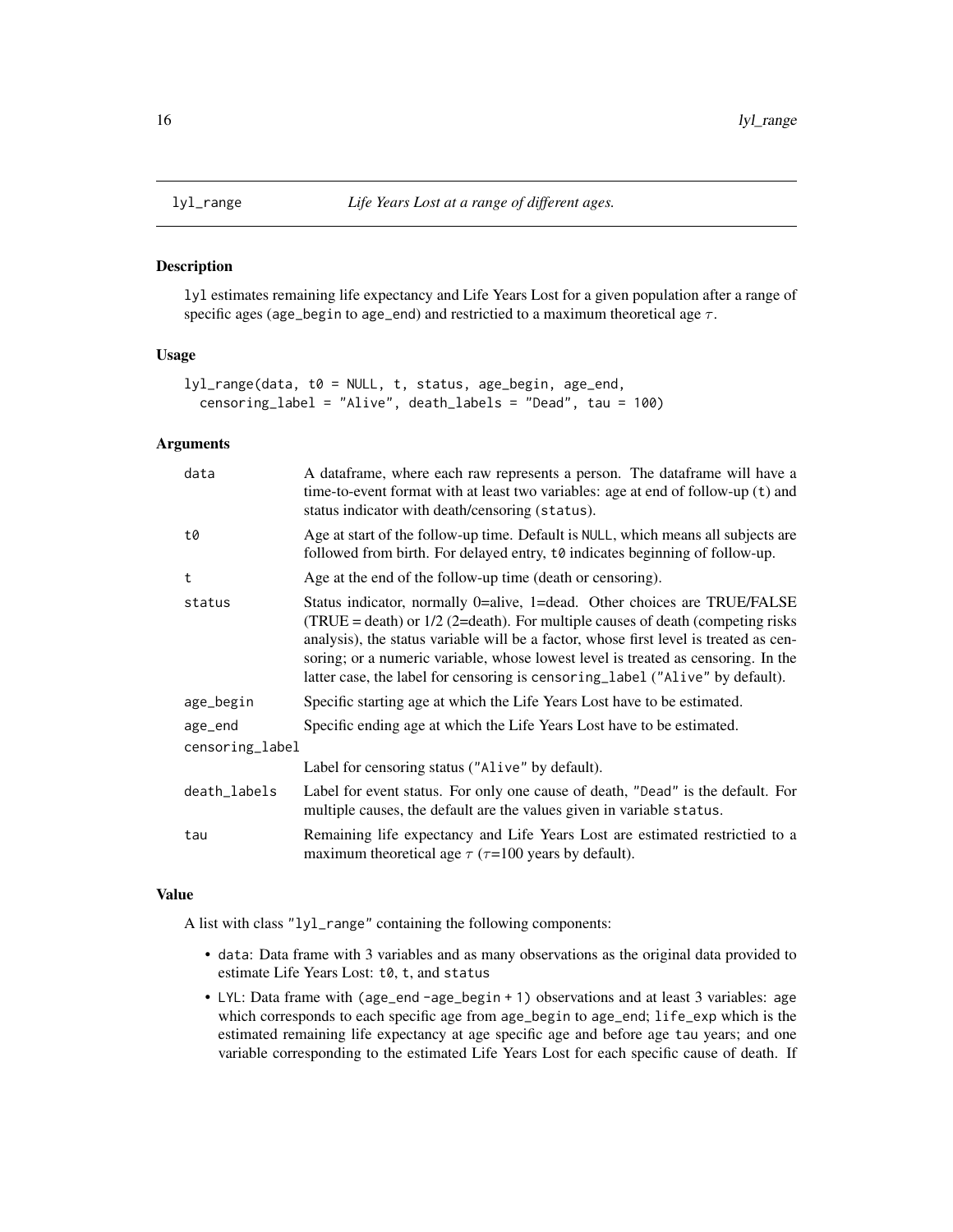#### <span id="page-16-0"></span>lyl\_range 17

only one cause of death is considered (no competing risks), this variable is Dead and includes the total overall Life Years Lost

- tau: Maximum theoretical age  $\tau$
- age\_begin: Specific starting age at which the Life Years Lost have been estimated
- age\_end: Specific ending age at which the Life Years Lost have been estimated
- censoring\_label: Label for censoring status
- death\_labels: Label(s) for death status
- competing\_risks: Logical value (TRUE = more than one cause of death (competing risks))
- numbers\_at\_risk: Data frame with (tau -age\_begin + 1) observations and 2 variables: age which corresponds to each specific age from age\_begin to tau; and number which is the number of persons at risk of dying at each specific age
- type: Whether the estimation is at "age\_specific" or "age\_range".

#### References

- Andersen PK. Life years lost among patients with a given disease. *Statistics in Medicine*. 2017;36(22):3573- 3582.
- Andersen PK. Decomposition of number of life years lost according to causes of death. *Statistics in Medicine*. 2013;32(30):5278-5285.

#### See Also

- [lyl](#page-2-1) for estimation of Life Years Lost at one specific age.
- [lyl\\_diff](#page-11-1) to compare average Life Years Lost for two populations.
- [lyl\\_checkplot](#page-9-1) to check whether small numbers could compromise the estimation.
- [lyl\\_ci](#page-10-1) to estimate bootstrapped confidence intervals.
- [summary.lyl\\_range](#page-25-1) to summarize objects obtained with function lyl\_range.
- [plot.lyl\\_range](#page-20-1) to plot objects obtained with function lyl\_range.

```
# Load simulated data as example
data(simu_data)
```

```
# Estimate remaining life expectancy and Life Years
# Lost after each age from 0 to 94 years and before age 95 years
lyl_estimation <- lyl_range(data = simu_data, t = age_death, status = death,
                            age_begin = 0, age_end = 94, tau = 95)
```

```
# Visualize data at each different specific age
summary(lyl_estimation)
plot(lyl_estimation)
```

```
# Summarize data over an age distribution
summary(lyl_estimation, weights = simu_data$age_disease)
```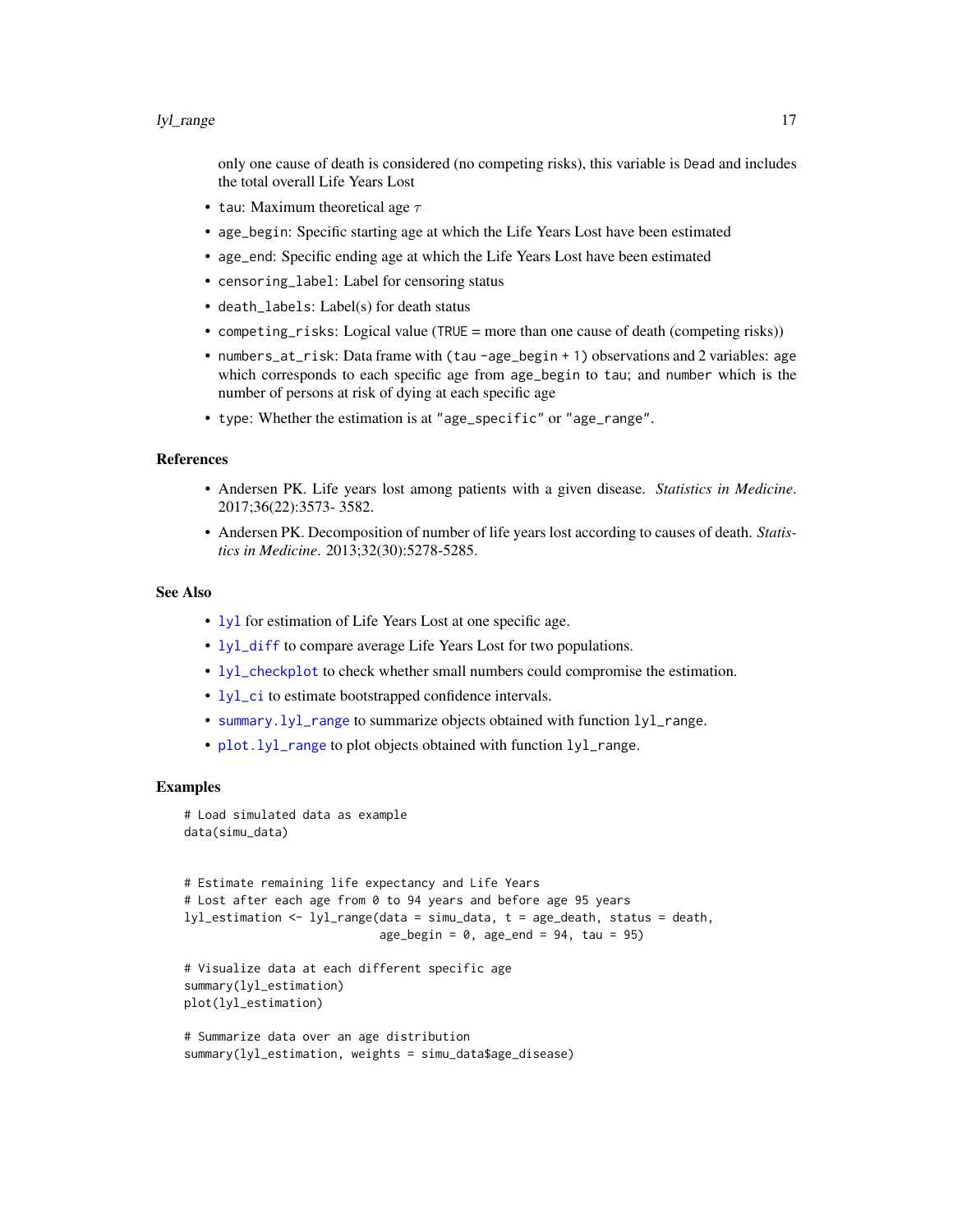```
# Estimate remaining life expectancy and Life Years
# Lost due to specific causes of death after each age
# from 0 to 94 years and before age 95 years
lyl_estimation2 <- lyl_range(data = simu_data, t = age_death, status = cause_death,
                             age_begin = 0, age_end = 94, tau = 95)
# Visualize data at each different specific age
summary(lyl_estimation2)
plot(lyl_estimation2)
# Summarize data over an age distribution
summary(lyl_estimation2, weights = simu_data$age_disease)
```
<span id="page-17-1"></span>plot.lyl *Plot Life Years Lost at one specific age*

#### Description

plot for objects of class lyl creates a figure of Life Years Lost at one specific age.

# Usage

## S3 method for class 'lyl'  $plot(x, colors = NA, ...)$ 

#### Arguments

| X        | An object of class 1y1 (obtained with function 1y1).                                          |
|----------|-----------------------------------------------------------------------------------------------|
| colors   | Vector with one color for each cause of death. Default is NA, and default colors<br>are used. |
| $\cdots$ | Additional arguments affecting the plot produced.                                             |

# Value

A plot with survival function and stacked cause-specific cumulative incidences.

# See Also

• [lyl](#page-2-1) for estimation of Life Years Lost at one specific age.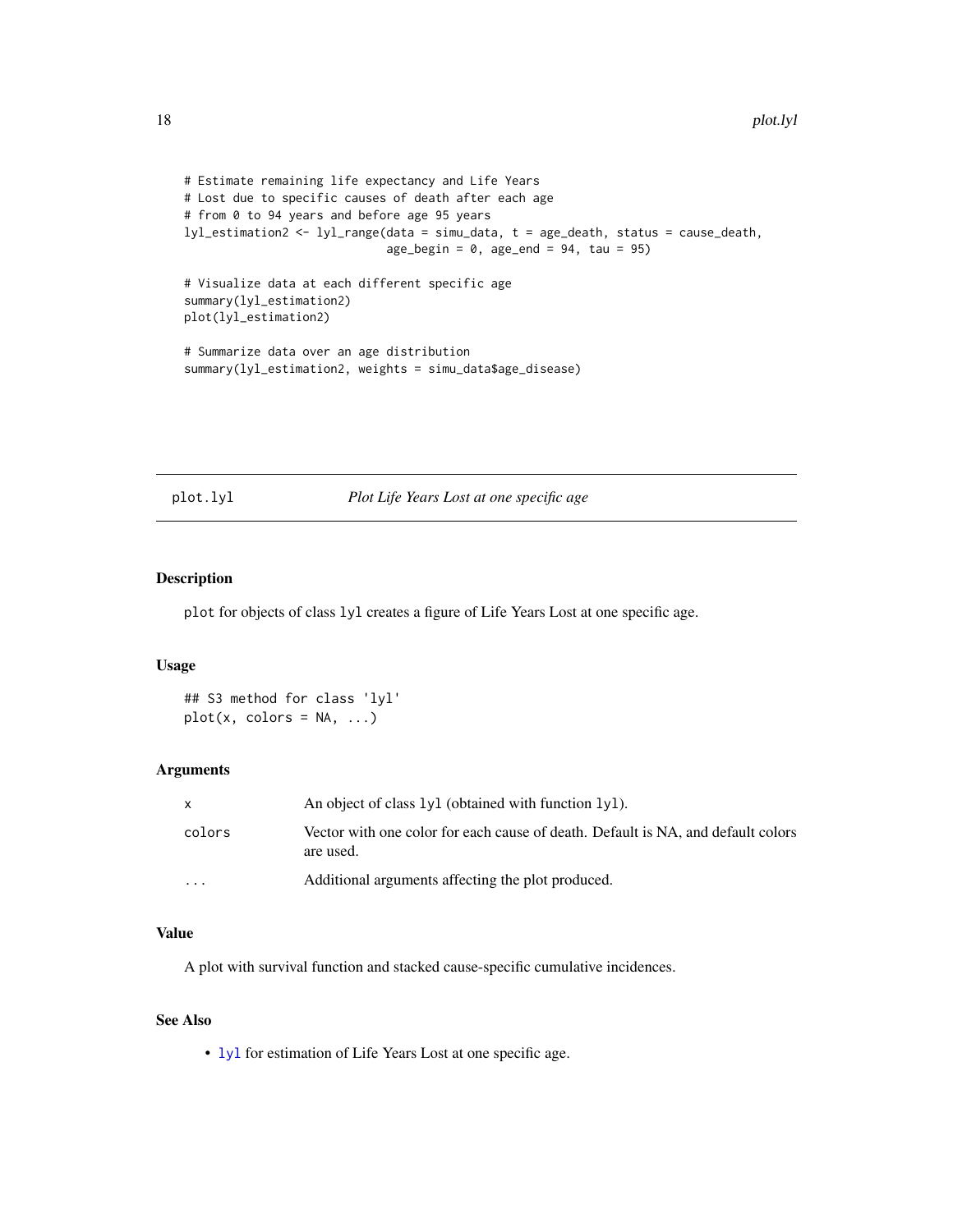# <span id="page-18-0"></span>plot.lyl\_aggregated 19

#### Examples

```
# Load simulated data as example
data(simu_data)
# Estimate remaining life expectancy and Life Years
# Lost after age 45 years and before age 95 years
lyl_estimation <- lyl(data = simu_data, t = age_death, status = cause_death,
                      age\_specific = 45, tau = 95)
# Summarize and plot the data
plot(lyl_estimation)
plot(lyl_estimation, colors = c("chocolate", "cornflowerblue"))
# The plot can be modified with a usual ggplot2 format
plot(lyl_estimation) +
  ggplot2::xlab("Age [in years]") +
  ggplot2::ggtitle("Life Years Lost at age 45 years")
```
<span id="page-18-1"></span>plot.lyl\_aggregated *Plot Life Years Lost at one specific age for two different populations obtained from aggregated data*

# Description

plot for objects of class lyl\_aggregated creates a figure of Life Years Lost at one specific age for two different populations.

#### Usage

```
## S3 method for class 'lyl_aggregated'
plot(x, colors = NA,
  labels = c("Population of interest", "Reference population"), ...)
```
# Arguments

| $\mathsf{x}$ | An object of class 1y1_aggregated (obtained with function 1y1_aggregated).                                                                                                                |
|--------------|-------------------------------------------------------------------------------------------------------------------------------------------------------------------------------------------|
| colors       | Vector with one color for each cause of death. Default is NA, and default colors<br>are used.                                                                                             |
| labels       | Vector with labels for the two populations (default are "Population of interest"<br>for data, and "Reference population" for data0; which are provided to function<br>$1$ yl_aggregated.) |
|              | Additional arguments affecting the plot produced.                                                                                                                                         |

#### Value

A plot with survival function and stacked cause-specific cumulative incidences for two populations side by side.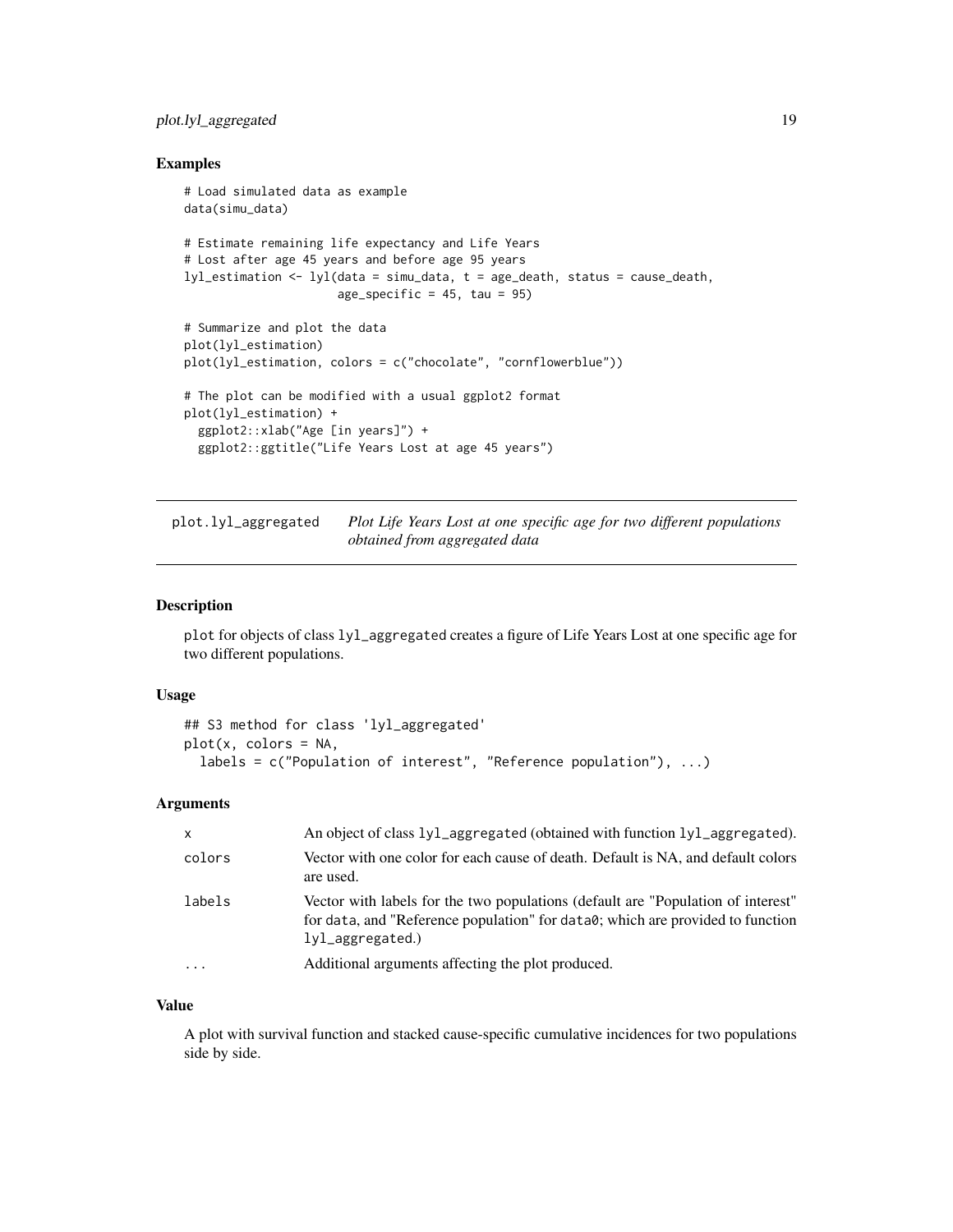# <span id="page-19-0"></span>See Also

• [lyl\\_aggregated](#page-5-1) for estimation of Life Years Lost at one specific age.

# Examples

```
# Load simulated data as example
data(aggreg_data)
data(pop_ref)
# Estimate remaining life expectancy and Life Years
# Lost after age 70 years and before age 90 years
lyl_summary_data70 <- lyl_aggregated(data = aggreg_data, age = age, rates = rate,
                                     data0 = pop_ref, age0 = age, surv0 = survival,age_specific = 70, tau = 90)
# Plot the data
plot(lyl_summary_data70)
```
<span id="page-19-1"></span>

| plot.lyl_ci | Plot evolution of bootstrapped parameters for Life Years Lost |  |
|-------------|---------------------------------------------------------------|--|
|             |                                                               |  |

# Description

plot for objects of class lyl\_ci creates a figure of the bootstrapped Life Years Lost to examine if the number of iterations is enough.

# Usage

```
## S3 method for class 'lyl_ci'
plot(x, level = 0.95, weights, ...)
```
#### Arguments

| X        | An object of class 1y1_ci (obtained with function 1y1_ci).                                                                                               |
|----------|----------------------------------------------------------------------------------------------------------------------------------------------------------|
| level    | Confidence level (default is 0.95 for 95% confidence intervals)                                                                                          |
| weights  | Vector with age distribution of disease/condition onset to be used when Life<br>Years Lost are estimated over a range of ages (with lyl_range function). |
| $\cdots$ | Additional arguments affecting the plot produced.                                                                                                        |

#### Value

A plot with the evolution of bootstrapped parameters.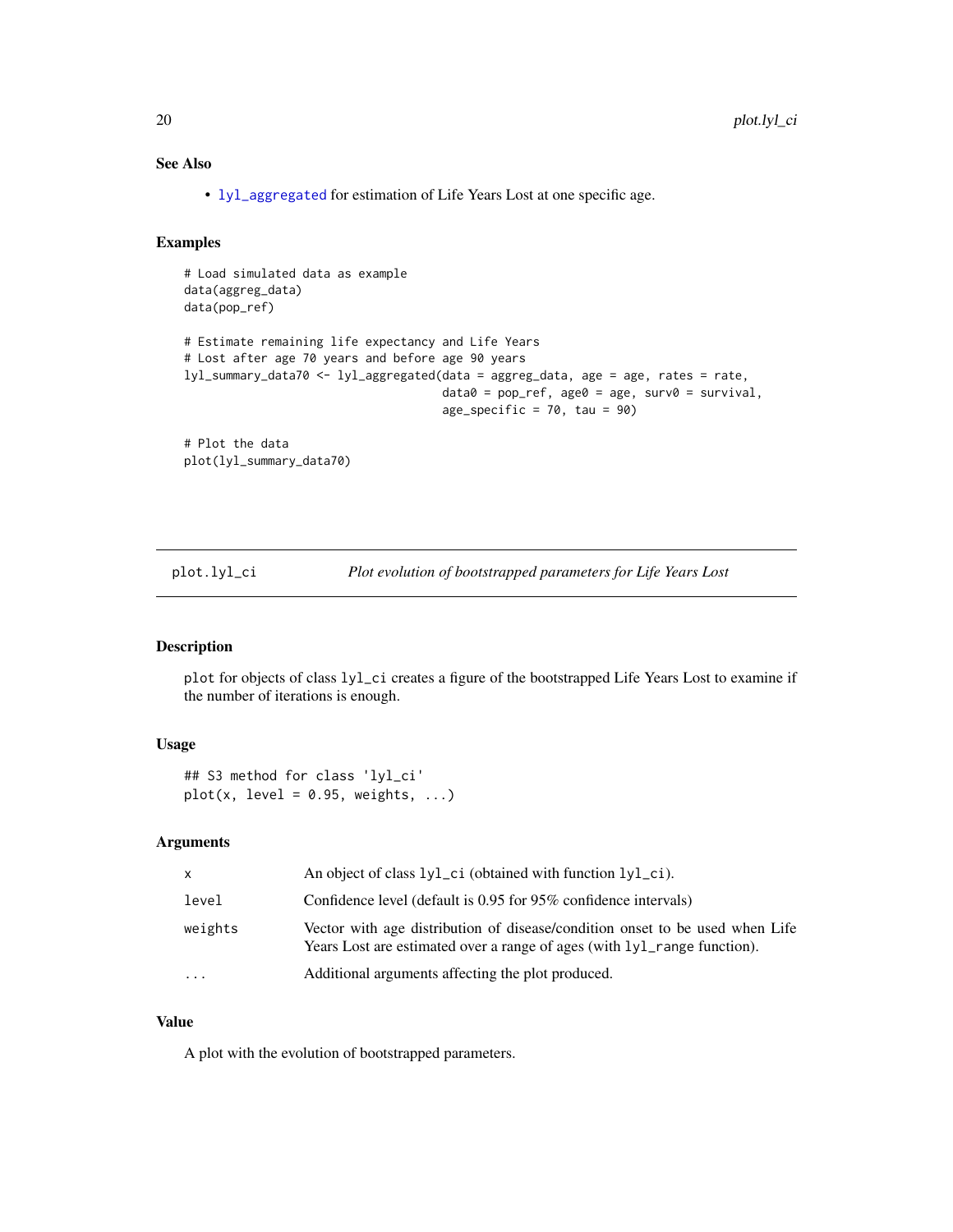# <span id="page-20-0"></span>plot.lyl\_range 21

# See Also

- [lyl\\_range](#page-15-1) for estimation of Life Years Lost for a range of different ages.
- [lyl](#page-2-1) for estimation of Life Years Lost at one specific age.
- [lyl\\_ci](#page-10-1) to estimate bootstrapped confidence intervals.

### Examples

```
# Load simulated data as example
data(simu_data)
# Estimate remaining life expectancy and Life Years
# Lost after age 45 years and before age 95 years
lyl_estimation <- lyl(data = simu_data, t = age_death, status = death,
                      age_specific = 45, tau = 95)
# Calculate bootstrapped confidence interval (10 iterations to test)
lyl_estimation_ci <- lyl_ci(lyl_estimation, niter = 10)
plot(lyl_estimation_ci)
# Estimate remaining life expectancy and Life Years
# Lost after each age from 0 to 94 years and before age 95 years
lyl_estimation2 <- lyl_range(data = simu_data, t = age_death, status = death,
                             age_begin = 0, age_end = 94, tau = 95)
# Calculate bootstrapped confidence interval
lyl_estimation_ci2 <- lyl_ci(lyl_estimation2)
plot(lyl_estimation_ci2, weights = simu_data$age_disease)
```
<span id="page-20-1"></span>plot.lyl\_range *Plot Life Years Lost at a range of different ages*

#### Description

plot for objects of class lyl\_range creates a figure of Life Years Lost at a range of different ages.

## Usage

## S3 method for class 'lyl\_range'  $plot(x, colors = NA, ...)$ 

#### Arguments

|                         | An object of class 1y1_range (obtained with function 1y1_range).                              |
|-------------------------|-----------------------------------------------------------------------------------------------|
| colors                  | Vector with one color for each cause of death. Default is NA, and default colors<br>are used. |
| $\cdot$ $\cdot$ $\cdot$ | Additional arguments affecting the plot produced.                                             |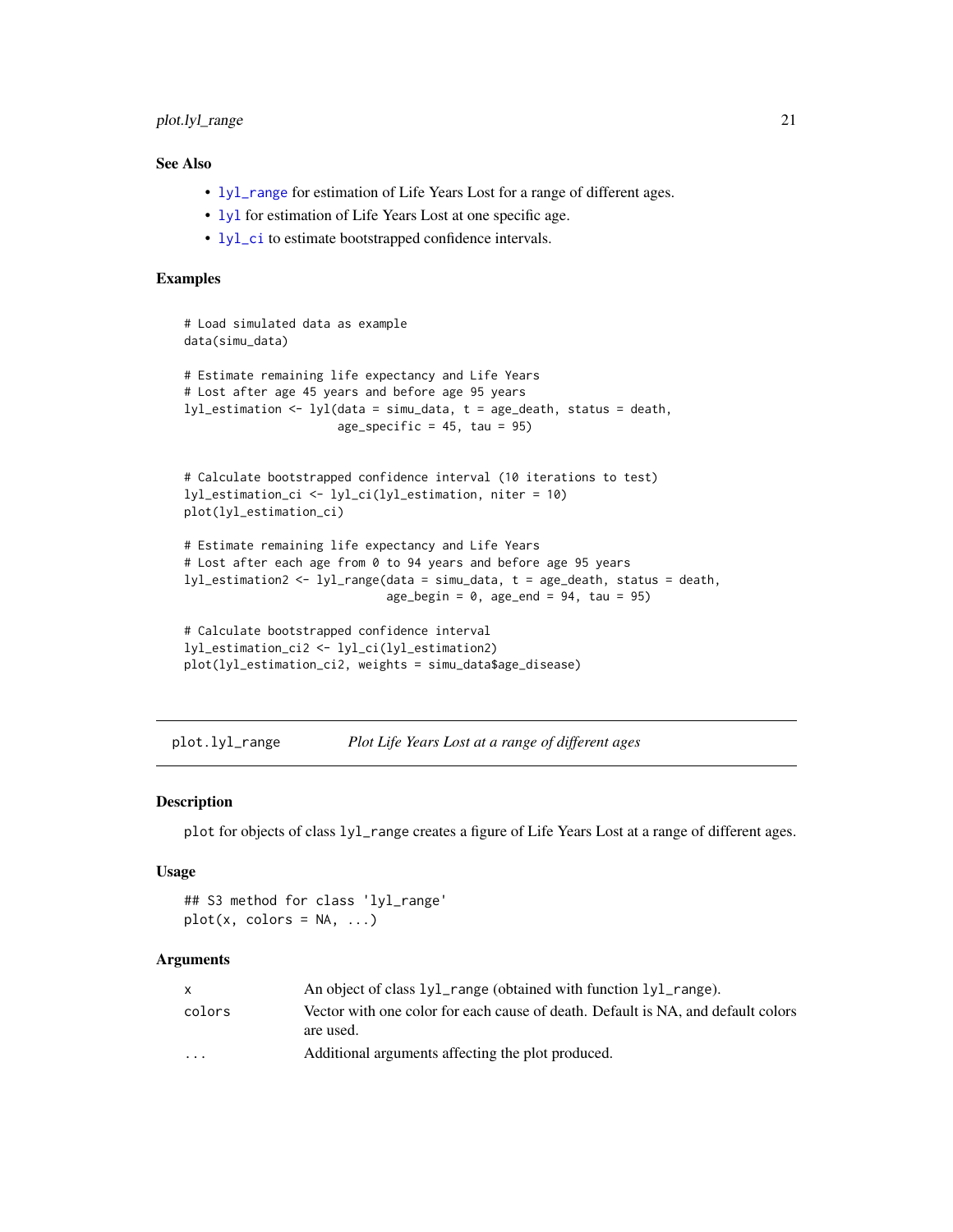<span id="page-21-0"></span>22 pop\_ref = pop\_ref = pop\_ref = pop\_ref = pop\_ref = pop\_ref = pop\_ref = pop\_ref = pop\_ref = pop\_ref

A plot with age-specific life expectancy and life years lost.

#### See Also

• [lyl\\_range](#page-15-1) for estimation of Life Years Lost for a range of different ages.

#### Examples

```
# Load simulated data as example
data(simu_data)
```

```
# Estimate remaining life expectancy and Life Years
# Lost due to specific causes of death after each age
# from 30 to 40 years and before age 95 years
lyl_estimation <- lyl_range(data = simu_data, t = age_death, status = cause_death,
                             age\_begin = 30, age\_end = 40, tau = 95# Summarize and plot the data
plot(lyl_estimation)
plot(lyl_estimation, colors = c("chocolate", "cornflowerblue"))
# The plot can be modified with a usual ggplot2 format
plot(lyl_estimation) +
  ggplot2::xlab("Age [in years]") +
```

```
ggplot2::ggtitle("Life Years Lost at ages 30-40 years")
```
pop\_ref *Aggregated data for Life Years Lost estimation.*

#### Description

A dataset containing age-specific survival probability and mortality rates for Danish women in years 2017-2018.

#### Usage

pop\_ref

# Format

A data frame with 100 rows and 3 variables:

age age

survival survival probability at that specific age

mortality\_rates age-specific mortality rates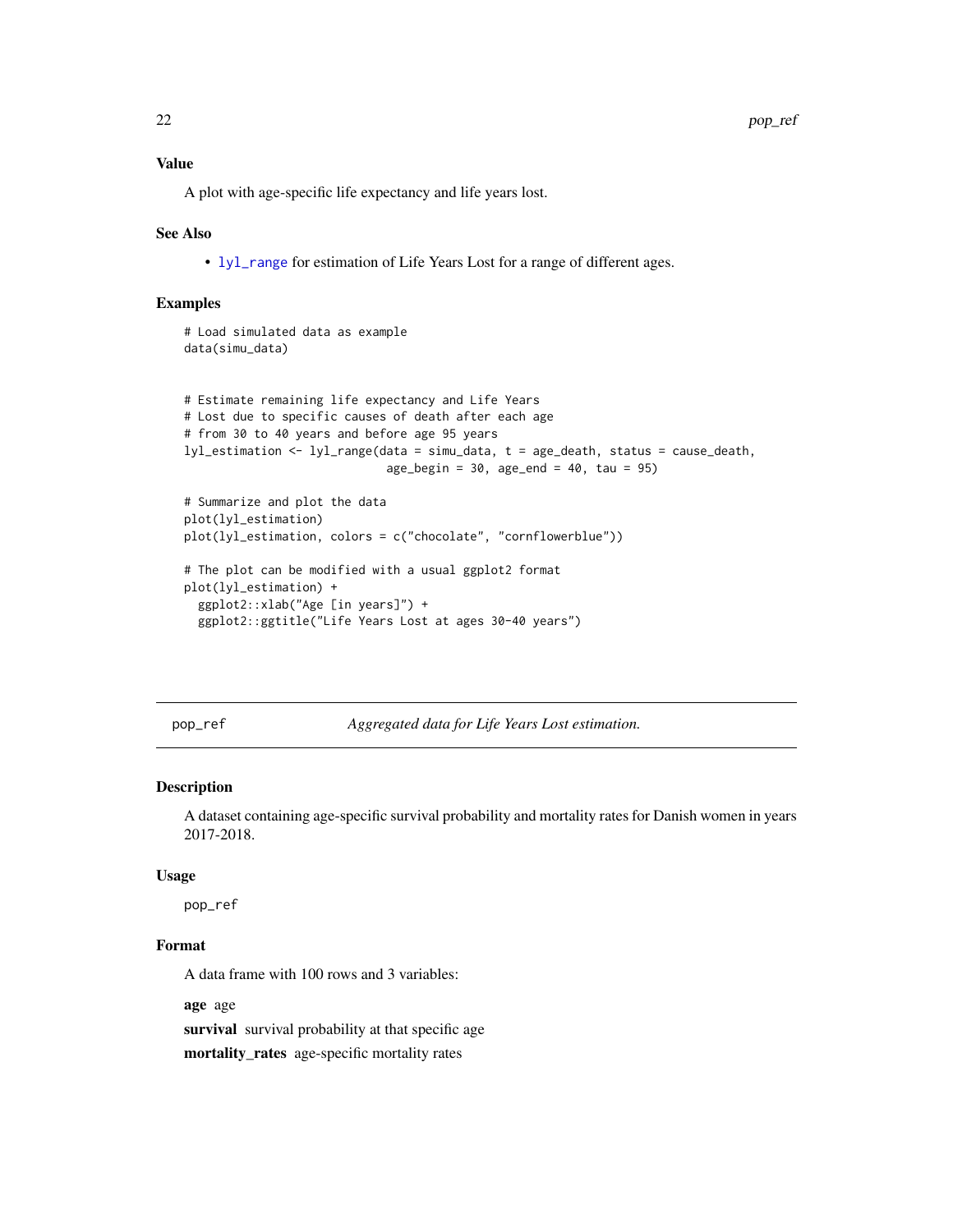#### <span id="page-22-0"></span>simu\_data 23

#### Source

Statistics Danmark (https://www.dst.dk/en/Statistik/emner/befolkning-og-valg/)

simu\_data *Simulated population for Life Years Lost estimation.*

### Description

A dataset containing age and cause of death, as well as age at disease diagnosis (or start of a condition) for 100,000 simulated persons.

#### Usage

simu\_data

#### Format

A data frame with 100000 rows and 6 variables:

id unique identifier of each person

age\_start age at start of follow-up (0 for all individuals)

age\_death age at end of follow-up (death or censoring)

death logical variable (TRUE = death / FALSE = censoring)

- cause\_death factor variable with 3 levels: "Alive" (for those censored) and "Natural" and "Unnatural" (for those dying of natural and unnatural causes of death, respectively)
- age\_disease age at developing a specific disease or condition for those 32,391 individuals that develop the disease (missing for the remaining 67,609)

#### Source

Simulated data

<span id="page-22-1"></span>summary.lyl *Summarize Life Years Lost at one specific age*

#### Description

summary for objects of class lyl summarizes Life Years Lost at one specific age.

#### Usage

```
## S3 method for class 'lyl'
summary(object, decimals = 2, difference = FALSE, ...)
```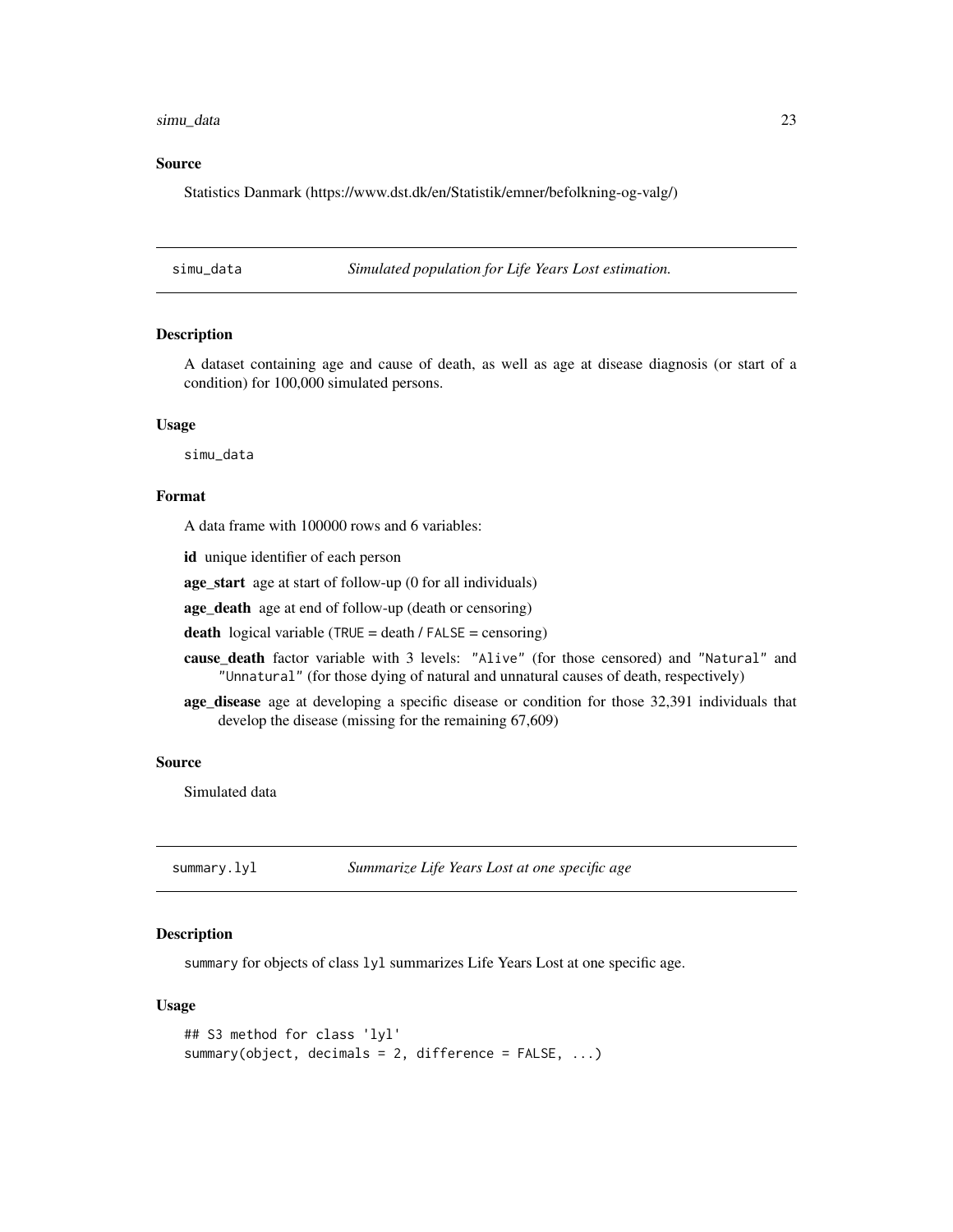# <span id="page-23-0"></span>Arguments

| object     | An object of class $1yl$ (obtained with function $1vl$ ). |
|------------|-----------------------------------------------------------|
| decimals   | Number of decimals to be reported (default is 2).         |
| difference | Parameter automatically created by the package.           |
| .          | Additional arguments affecting the summary produced.      |

# Value

A table with the summary of the results.

# See Also

• [lyl](#page-2-1) for estimation of Life Years Lost at one specific age.

# Examples

```
# Load simulated data as example
data(simu_data)
```

```
# Estimate remaining life expectancy and Life Years
# Lost after age 45 years and before age 95 years
lyl_estimation <- lyl(data = simu_data, t = age_death, status = death,
                     age_specific = 45, tau = 95)
```

```
# Summarize and plot the data
summary(lyl_estimation)
```
<span id="page-23-1"></span>summary.lyl\_aggregated

*Summarize Life Years Lost at one specific age*

# Description

```
summary for objects of class lyl_aggregated summarizes Life Years Lost.
```
# Usage

```
## S3 method for class 'lyl_aggregated'
summary(object, decimals = 2, ...)
```
# Arguments

| object                  | An object of class 1y1_aggregated (obtained with function 1y1_aggregated<br>or lyl_aggregated_range). |
|-------------------------|-------------------------------------------------------------------------------------------------------|
| decimals                | Number of decimals to be reported (default is 2).                                                     |
| $\cdot$ $\cdot$ $\cdot$ | Additional arguments affecting the summary produced.                                                  |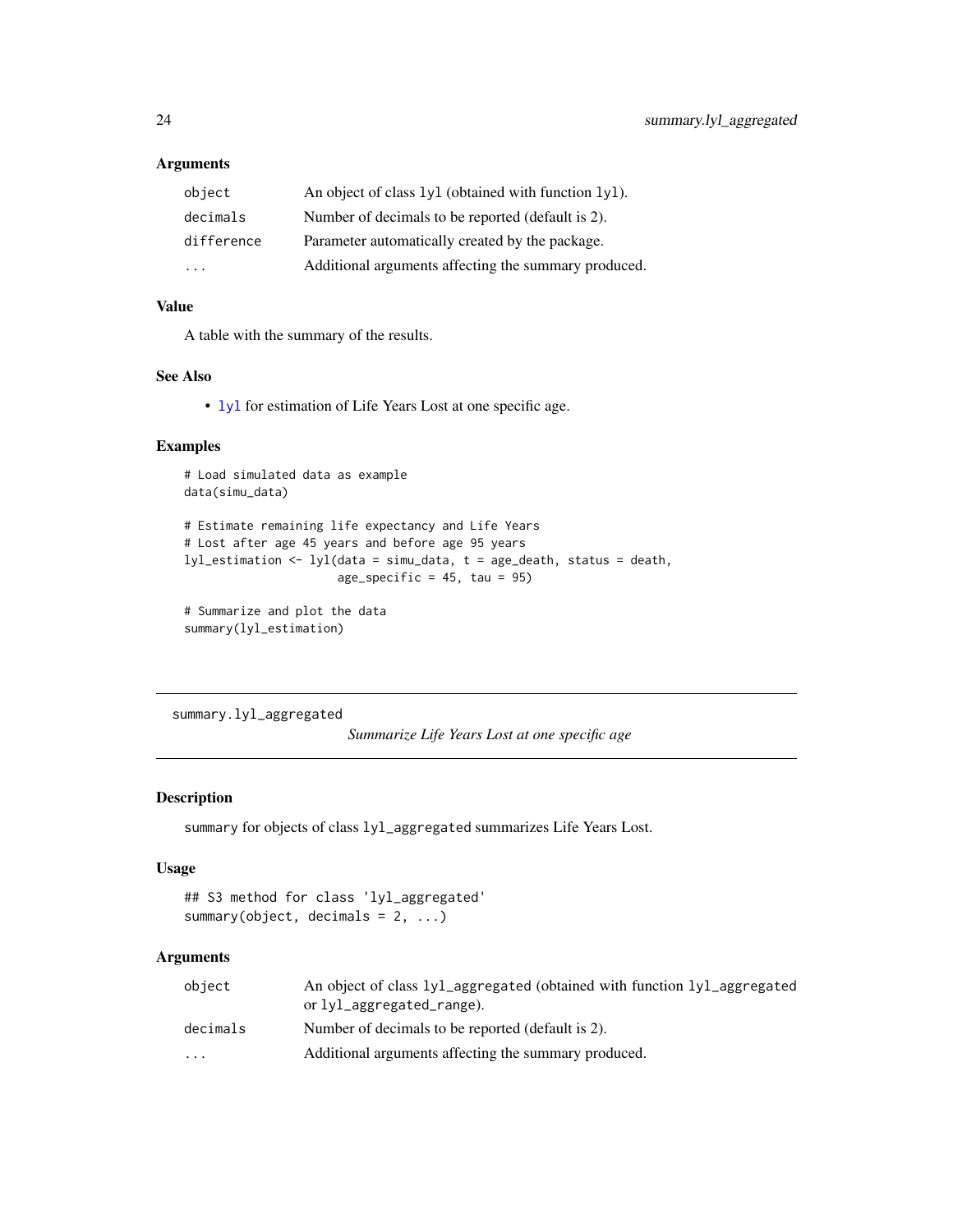# <span id="page-24-0"></span>Value

A table with the summary of the results.

#### See Also

- [lyl\\_aggregated](#page-5-1) for estimation of Life Years Lost at one specific age.
- [lyl\\_aggregated\\_range](#page-7-1) for estimation of Life Years Lost for a range of different ages.

# Examples

```
# Load simulated data as example
data(aggreg_data)
data(pop_ref)
# Estimate remaining life expectancy and Life Years
# Lost after age 70 years and before age 90 years
lyl_summary_data70 <- lyl_aggregated(data = aggreg_data, age = age, rates = rate,
                                     data0 = pop_ref, age0 = age, surv0 = survival,
                                     age_specific = 70, tau = 90)
# Summarize and plot the data
summary(lyl_summary_data70)
```
<span id="page-24-1"></span>summary.lyl\_ci *Summarize Life Years Lost with confidence intervals*

# Description

summary for objects of class  $1y1$ <sub>-</sub>ci summarizes Life Years Lost at one specific age or over a range of different ages, including bootstrapped confidence intervals

#### Usage

```
## S3 method for class 'lyl_ci'
summary(object, decimals = 2, level = 0.95,
 weights = NA, difference = FALSE, ...)
```
#### Arguments

| object   | An object of class 1y1_ci (obtained with function 1y1_ci).                                                                                                                                                                                                                                                                                              |
|----------|---------------------------------------------------------------------------------------------------------------------------------------------------------------------------------------------------------------------------------------------------------------------------------------------------------------------------------------------------------|
| decimals | Number of decimals to be reported (default is 2).                                                                                                                                                                                                                                                                                                       |
| level    | Confidence level (default is 0.95 for 95% confidence intervals)                                                                                                                                                                                                                                                                                         |
| weights  | Vector with age distribution of disease/condition onset to be used when Life<br>Years Lost are estimated over a range of ages (with 1y1_range function). If<br>weights are not provided (dafault is weights = NA), then the differences in Life<br>Years Lost at each age is provided. If weights are provided, then a weighted<br>average is provided. |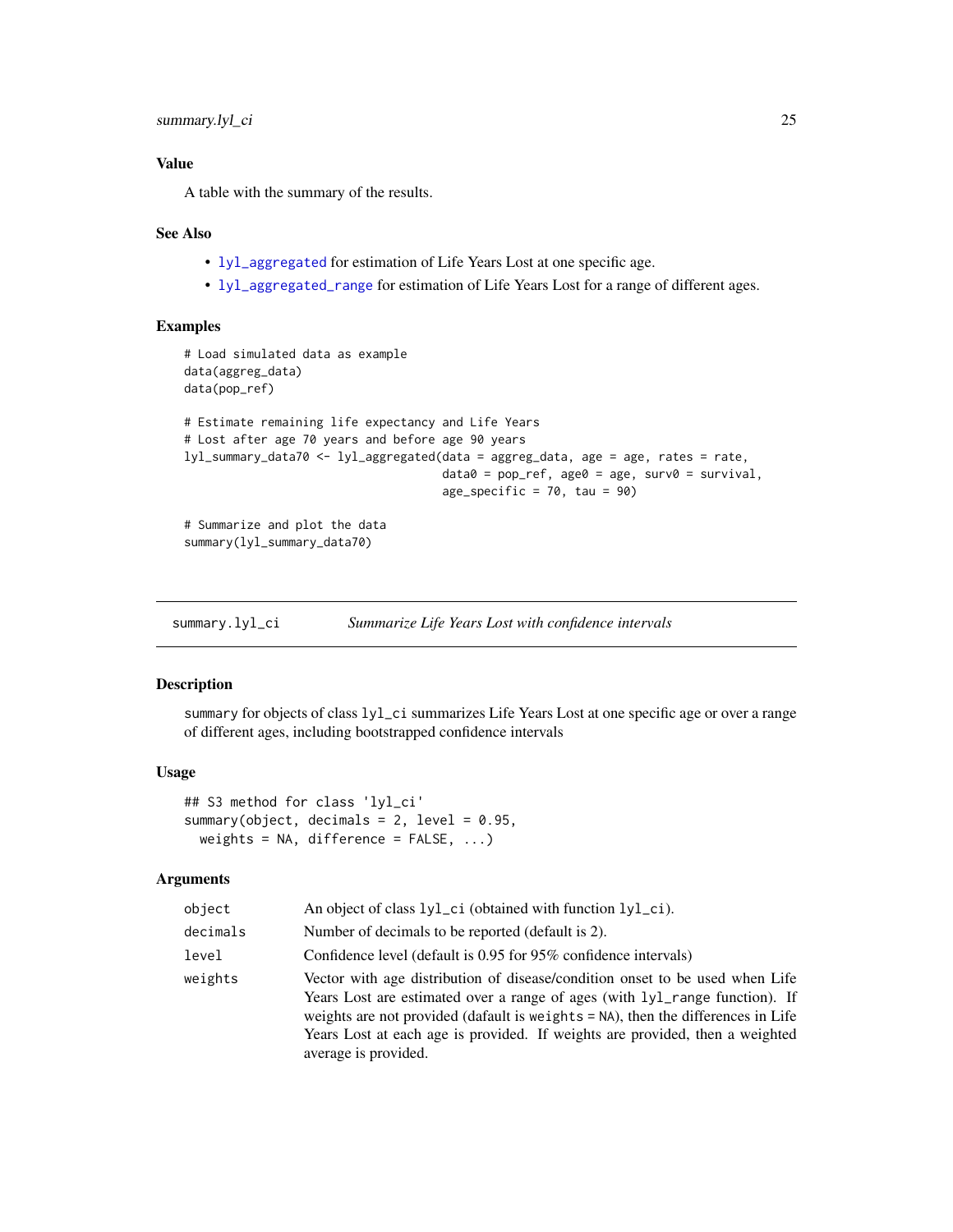<span id="page-25-0"></span>

| difference | Parameter automatically created by the package.      |
|------------|------------------------------------------------------|
| $\cdots$   | Additional arguments affecting the summary produced. |

# Value

A table with the summary of the results.

#### See Also

- [lyl](#page-2-1) for estimation of Life Years Lost at one specific age.
- [lyl\\_range](#page-15-1) for estimation of Life Years Lost for a range of different ages.
- [lyl\\_ci](#page-10-1) to estimate bootstrapped confidence intervals.

# Examples

```
# Load simulated data as example
data(simu_data)
# Estimate remaining life expectancy and Life Years
# Lost after age 45 years and before age 95 years
lyl_estimation <- lyl(data = simu_data, t = age_death, status = death,
                      age_specific = 45, tau = 95)
# Calculate bootstrapped confidence interval (3 iterations to test)
lyl_estimation_ci <- lyl_ci(lyl_estimation, niter = 3)
summary(lyl_estimation_ci)
# Estimate remaining life expectancy and Life Years
# Lost after each age from 0 to 94 years and before age 95 years
lyl_estimation2 <- lyl_range(data = simu_data, t = age_death, status = death,
                             age_begin = 0, age_end = 94, tau = 95)
# Calculate bootstrapped confidence interval
```

```
lyl_estimation_ci2 <- lyl_ci(lyl_estimation2)
summary(lyl_estimation_ci2, weights = simu_data$age_disease)
```
<span id="page-25-1"></span>summary.lyl\_range *Summarize Life Years Lost over a range of differents ages*

#### **Description**

summary for objects of class lyl\_range summarizes Life Years Lost over a range of different ages.

#### Usage

```
## S3 method for class 'lyl_range'
summary(object, decimals = 2, weights = NA,
 difference = FALSE, ...)
```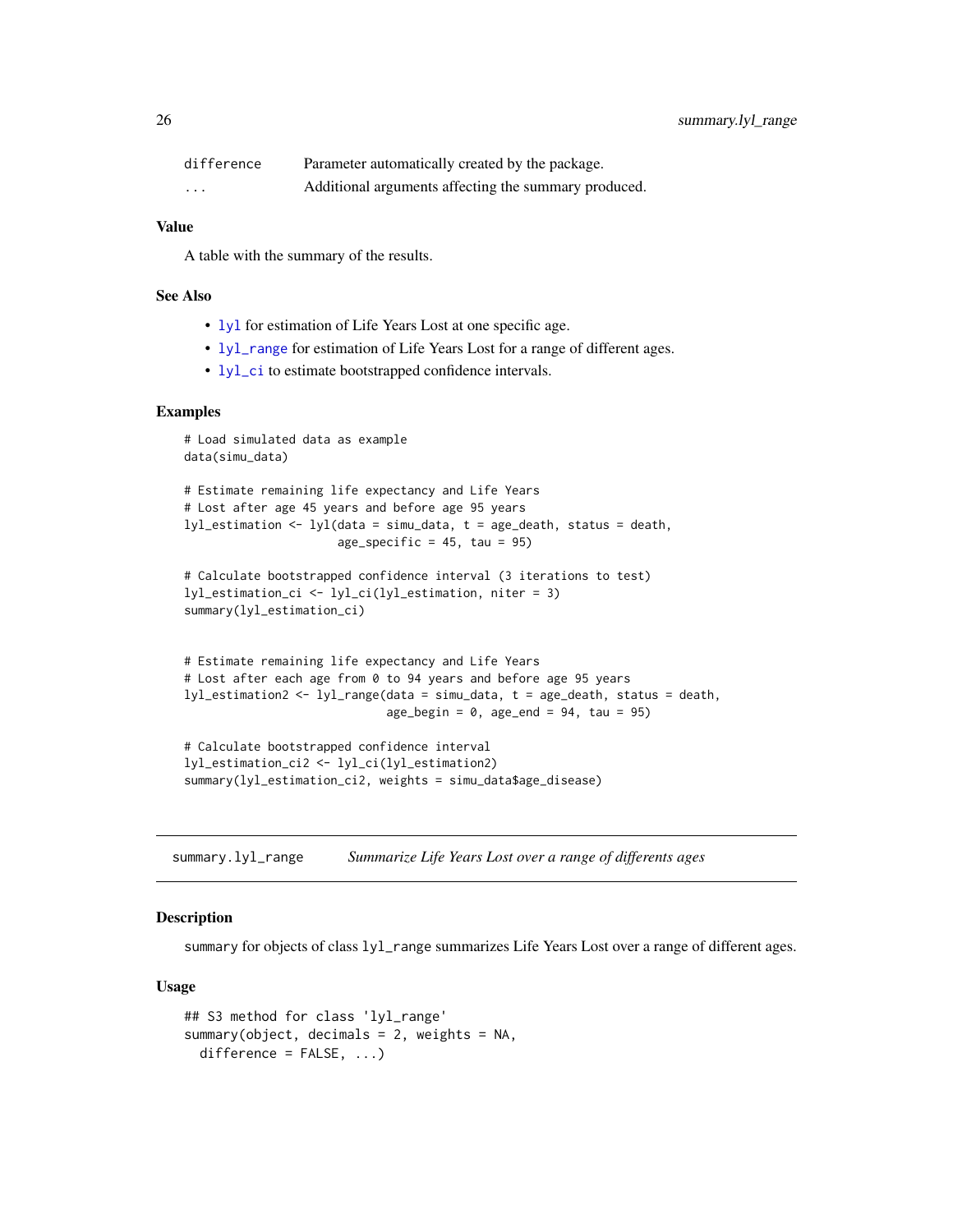# <span id="page-26-0"></span>Arguments

| object     | An object of class 1y1_range (obtained with function 1y1_range).                                                                                                                                                                                               |
|------------|----------------------------------------------------------------------------------------------------------------------------------------------------------------------------------------------------------------------------------------------------------------|
| decimals   | Number of decimals to be reported (default is 2).                                                                                                                                                                                                              |
| weights    | Vector with age distribution of disease/condition onset. If weights are not pro-<br>vided (dafault is weights = NA), then the differences in Life Years Lost at each<br>age are summarized. If weights are provided, then a weighted average is pro-<br>vided. |
| difference | Parameter automatically created by the package.                                                                                                                                                                                                                |
| $\cdots$   | Additional arguments affecting the summary produced.                                                                                                                                                                                                           |

# Value

A table with the summary of the results.

#### See Also

• [lyl\\_range](#page-15-1) for estimation of Life Years Lost for a range of different ages.

```
# Load simulated data as example
data(simu_data)
```

```
# Estimate remaining life expectancy and Life Years
# Lost after each age from 0 to 94 years and before age 95 years
lyl_estimation <- lyl_range(data = simu_data, t = age_death, status = death,
                            age_begin = 0, age_end = 94, tau = 95)
```

```
# Visualize data at each different specific age
summary(lyl_estimation)
```

```
# Summarize data over an age distribution
summary(lyl_estimation, weights = simu_data$age_disease)
```